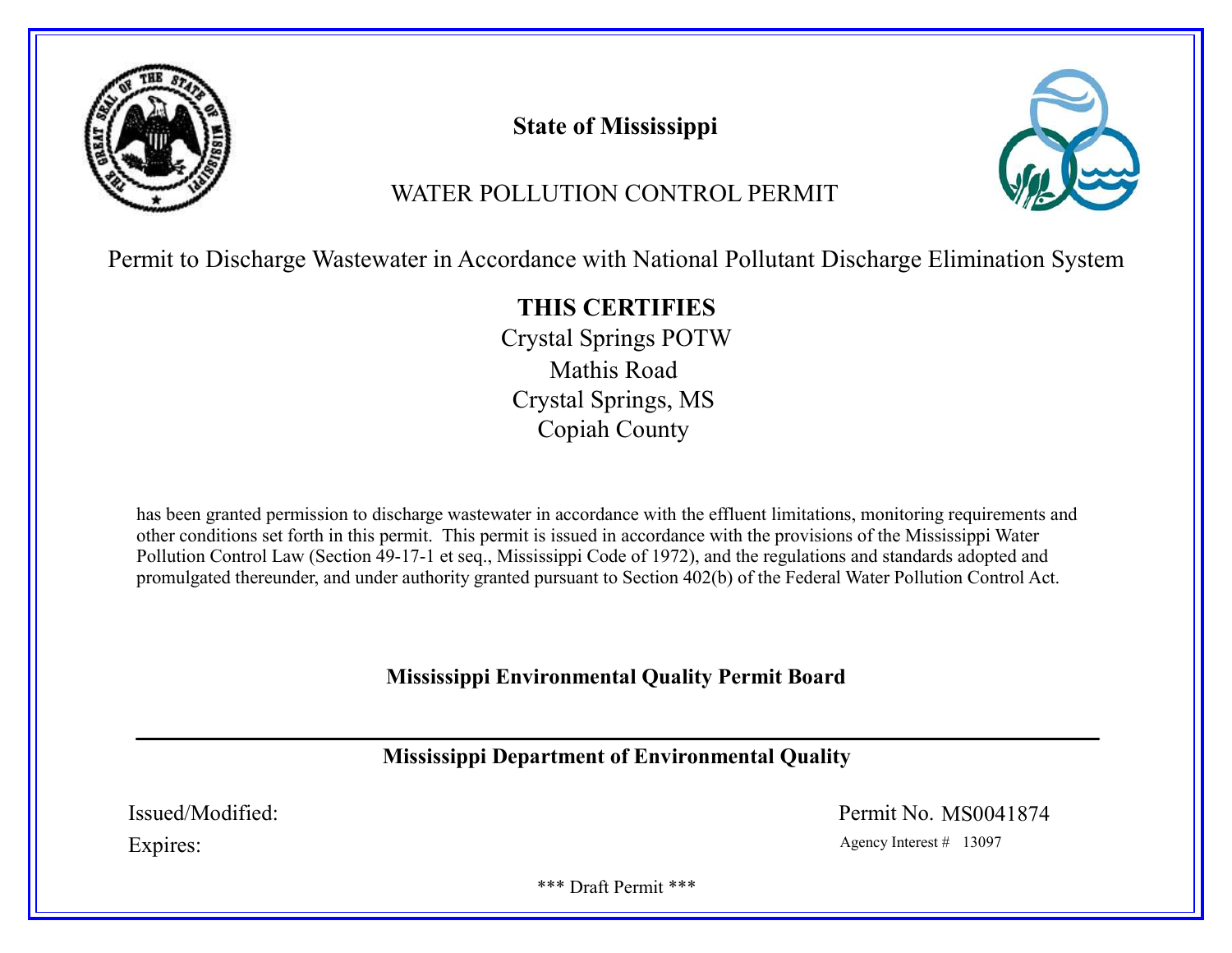### **Table of Contents**

| <b>Other Relevant Documents:</b> |  |
|----------------------------------|--|
|                                  |  |

Form 2A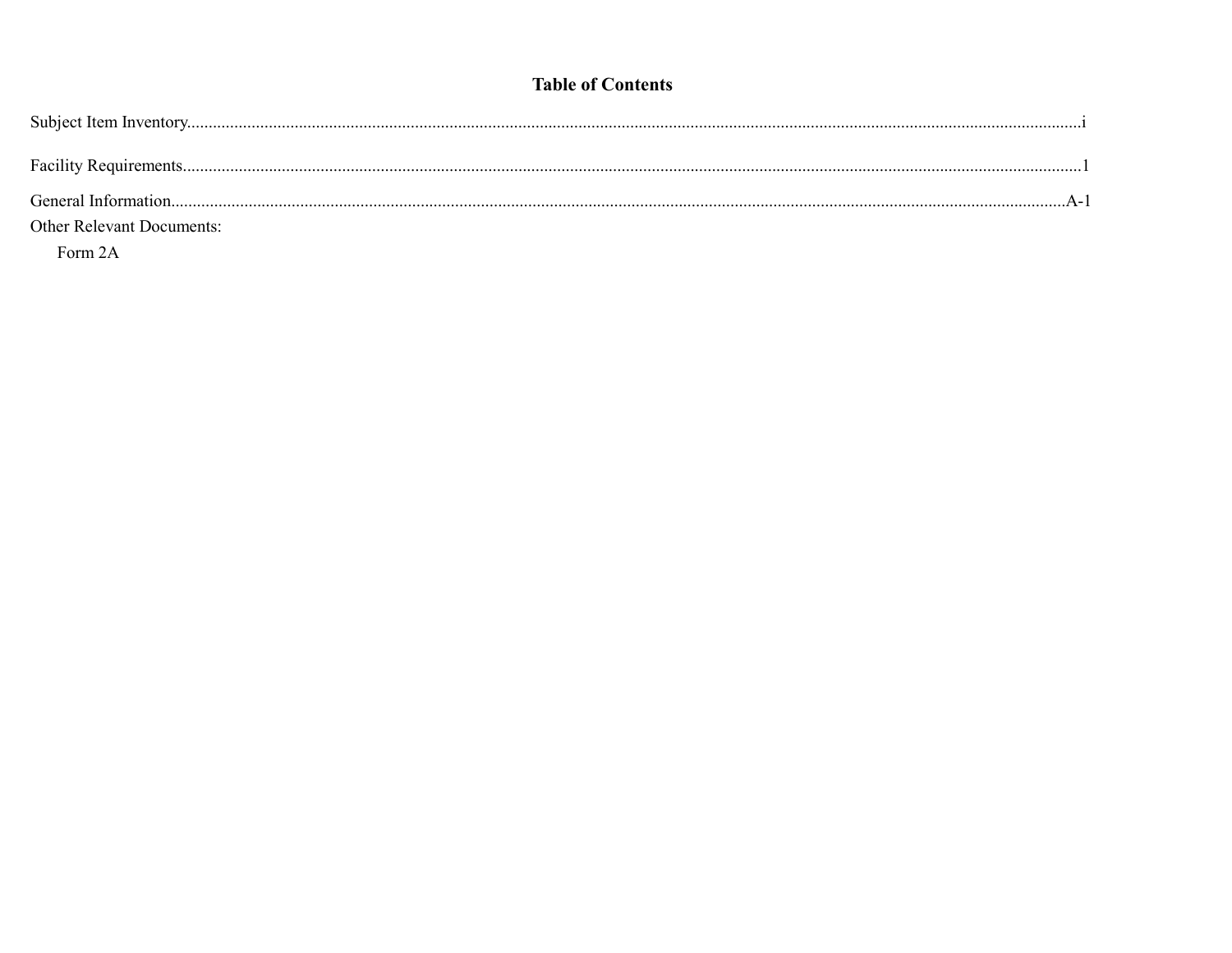#### Permit Number:MS0041874 Activity ID No.: PER20210001 Crystal Springs POTW Subject Item Inventory

### Subject Item Inventory:

| ID           | Designation   | Description                                   |
|--------------|---------------|-----------------------------------------------|
| AI13097      | MS0041874     |                                               |
| <b>RPNT1</b> | MS0041874-001 | Outfall 001 (Domestic / Municipal Wastewater) |

### Receiving Stream Relationships:

| <b>Subject Item</b>                                 |                                                | Relationship    | <b>Receiving Stream</b> |
|-----------------------------------------------------|------------------------------------------------|-----------------|-------------------------|
| RPNT1 Outfall 001 (Domestic / Municipal Wastewater) |                                                | Discharges Into | Little Copiah Creek     |
| <b>KEY</b>                                          |                                                |                 |                         |
| $ACT = Activity$                                    | $AI = Agency Interest$                         |                 |                         |
| $AREA = Area$                                       | $CAFO =$ Concentrated Animal Feeding Operation |                 |                         |
| $\text{CONT} = \text{Control Device}$               | $EQPT =$ Equipment                             |                 |                         |
| $IA = Insignificant Activity$                       | $IMPD = Impoundment$                           |                 |                         |
| $MAFO = Animal Feeding Operation$                   | $PCS = PCs$                                    |                 |                         |
| $RPNT = Release Point$                              | $TRMT = Treatment$                             |                 |                         |
| $[WDPT = Without$ Withdrawal Point                  |                                                |                 |                         |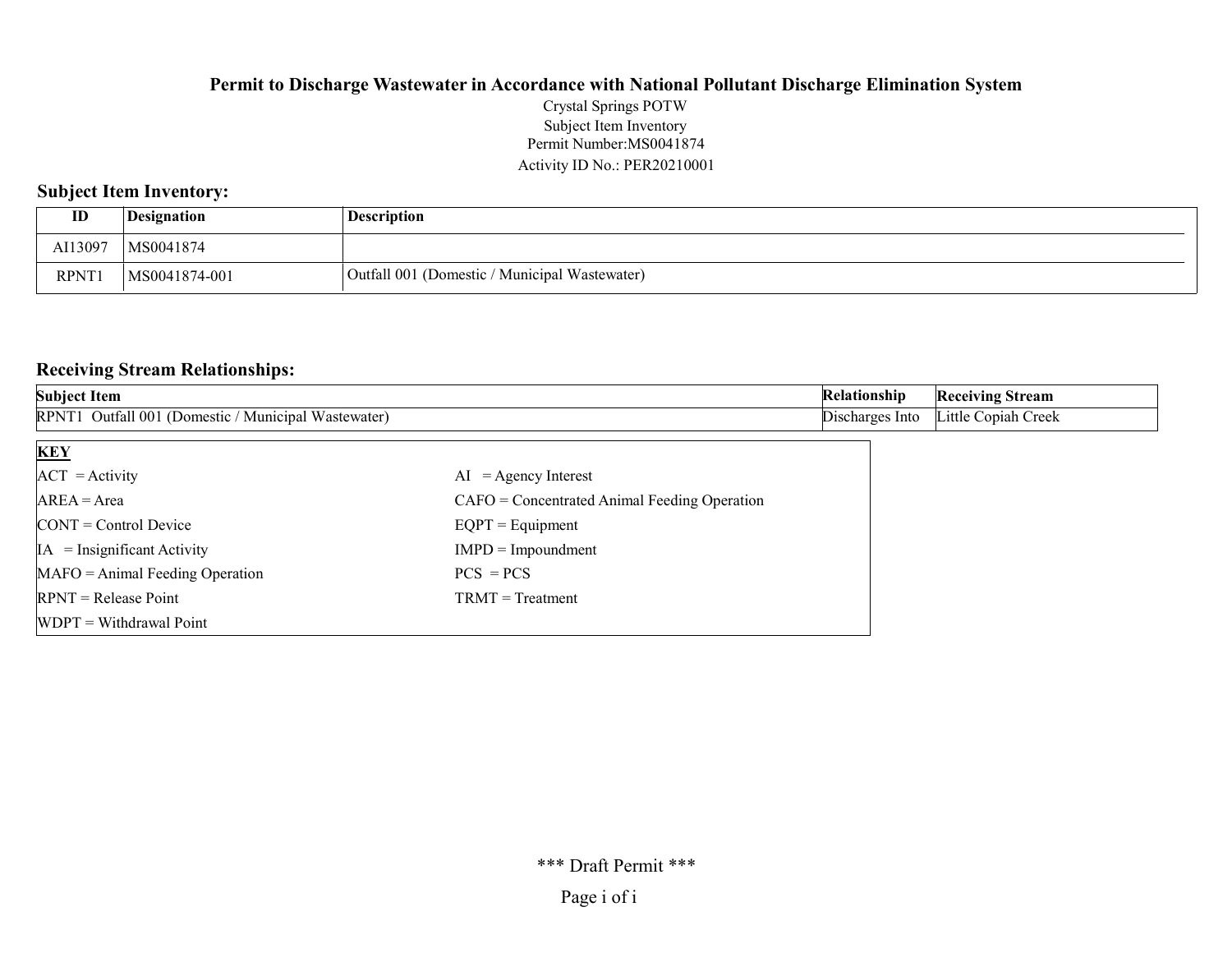### EFFLUENT LIMITATIONS AND MONITORING REQUIREMENTS

#### Outfall 001 (Domestic / Municipal Wastewater) Subject Item:

#### RPNT0000000001: MS0041874-001

Such discharges shall be limited and monitored by the permittee as specified below:

|                                                                                       | <b>Discharge Limitations</b>            |                                                       |                                             |                                      |                                         |                                        |                                    |                  | <b>Monitoring Requirements</b> |                     |  |
|---------------------------------------------------------------------------------------|-----------------------------------------|-------------------------------------------------------|---------------------------------------------|--------------------------------------|-----------------------------------------|----------------------------------------|------------------------------------|------------------|--------------------------------|---------------------|--|
| <b>Parameter</b>                                                                      | Quantity /<br><b>Loading</b><br>Average | <b>Quantity</b> /<br><b>Loading</b><br><b>Maximum</b> | Quantity/<br><b>Loading</b><br><b>Units</b> | Quality /<br>Conc.<br><b>Minimum</b> | Quality /<br>Conc.<br>Average           | Quality<br>Conc.<br><b>Maximum</b>     | Quality /<br>Conc.<br><b>Units</b> | <b>Frequency</b> | <b>Sample Type</b>             | <b>Which Months</b> |  |
| <b>Ammonia Nitrogen, Total</b><br>(as N)<br><b>Influent</b>                           | Report<br>Maximum<br>Monthly<br>Average | Report<br>Maximum<br>Weekly<br>Average                | pounds per<br>day                           | ******                               | Report<br>Maximum<br>Monthly<br>Average | Report<br>Maximum<br>Weekly<br>Average | mg/L                               | Quarterly        | Grab Sampling                  | Jan-Dec             |  |
| <b>Chlorine</b> , total residual<br><b>Effluent</b>                                   | ******                                  | ******                                                | ******                                      | ******                               | 0.014<br>Maximum<br>Monthly<br>Average  | 0.023<br>Maximum<br>Weekly<br>Average  | $mg/L$                             | Weekly           | <b>Grab Sampling</b>           | Jan-Dec             |  |
| <b>Copper</b><br>(Total Recoverable)<br><b>Effluent</b>                               | ******                                  | ******                                                | ******                                      | ******                               | 0.0061<br>Maximum<br>Monthly<br>Average | 0.0086<br>Maximum<br>Weekly<br>Average | mg/L                               | <b>Quarterly</b> | Grab Sampling                  | Jan-Dec             |  |
| E coli<br><b>Effluent</b>                                                             | ******                                  | ******                                                | ******                                      | ******                               | 126<br>Maximum<br>Monthly<br>Average    | 410<br>Maximum<br>Weekly<br>Average    | # of<br>colonies/100<br>ml         | Quarterly        | Grab Sampling                  | Jan-Dec             |  |
| Flow<br><b>Effluent</b>                                                               | 0.99<br>Maximum<br>Monthly<br>Average   | Report<br>Maximum<br>Weekly<br>Average                | Million<br>Gallons per<br>Day               | ******                               | ******                                  | ******                                 | ******                             | Weekly           | Continuous<br>Recorder         | Jan-Dec             |  |
| <b>Lead (Total Recoverable)</b><br><b>Effluent</b>                                    | ******                                  | ******                                                | ******                                      | ******                               | 0.0014<br>Maximum<br>Monthly<br>Average | 0.0369<br>Maximum<br>Weekly<br>Average | mg/L                               | <b>Quarterly</b> | Grab Sampling                  | Jan-Dec             |  |
| <b>Oxygen Demand,</b><br>biochemical, 5-day<br>$(20$ degrees $C$ )<br><b>Effluent</b> | 132<br>Maximum<br>Monthly<br>Average    | 198<br>Maximum<br>Weekly<br>Average                   | pounds per<br>day                           | ******                               | 16<br>Maximum<br>Monthly<br>Average     | 24<br>Maximum<br>Weekly<br>Average     | mg/L                               | <b>Quarterly</b> | Grab Sampling                  | Jan-Dec             |  |
| <b>Oxygen Demand,</b><br>biochemical, 5-day<br>$(20$ degrees C)<br><b>Influent</b>    | Report<br>Maximum<br>Monthly<br>Average | Report<br>Maximum<br>Weekly<br>Average                | pounds per<br>day                           | ******                               | Report<br>Maximum<br>Monthly<br>Average | Report<br>Maximum<br>Weekly<br>Average | mg/L                               | Quarterly        | Grab Sampling                  | Jan-Dec             |  |

Limits and Monitoring 1 of 3

\*\*\* Draft Permit \*\*\*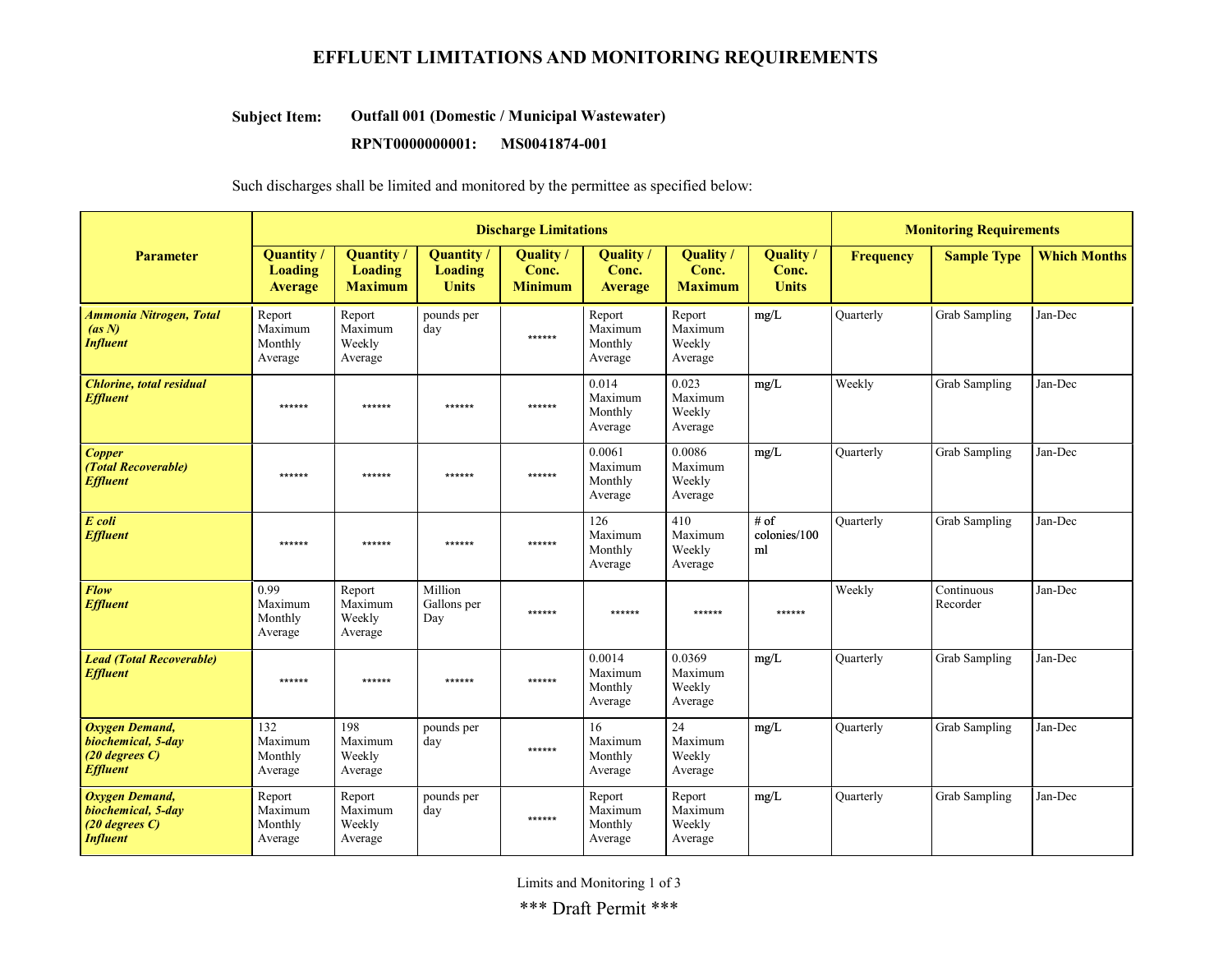### EFFLUENT LIMITATIONS AND MONITORING REQUIREMENTS

#### Outfall 001 (Domestic / Municipal Wastewater) Subject Item:

#### RPNT0000000001: MS0041874-001

Such discharges shall be limited and monitored by the permittee as specified below:

|                                                                                       | <b>Discharge Limitations</b>                          |                                                       |                                                     |                                           |                                                 |                                                |                                    |                                | <b>Monitoring Requirements</b> |                     |  |
|---------------------------------------------------------------------------------------|-------------------------------------------------------|-------------------------------------------------------|-----------------------------------------------------|-------------------------------------------|-------------------------------------------------|------------------------------------------------|------------------------------------|--------------------------------|--------------------------------|---------------------|--|
| <b>Parameter</b>                                                                      | <b>Quantity</b> /<br><b>Loading</b><br><b>Average</b> | <b>Quantity /</b><br><b>Loading</b><br><b>Maximum</b> | <b>Quantity</b> /<br><b>Loading</b><br><b>Units</b> | <b>Quality</b><br>Conc.<br><b>Minimum</b> | Quality<br>Conc.<br><b>Average</b>              | <b>Quality</b><br>Conc.<br><b>Maximum</b>      | Quality /<br>Conc.<br><b>Units</b> | <b>Frequency</b>               | <b>Sample Type</b>             | <b>Which Months</b> |  |
| Oxygen Demand,<br>biochemical, 5-day<br>$(20$ degrees $C$ )<br><b>Percent Removal</b> | ******                                                | ******                                                | ******                                              | 85<br>Minimum                             | ******                                          | ******                                         | $\frac{0}{6}$                      | Annually                       | Calculations                   | Jan-Dec             |  |
| Oxygen, dissolved<br><b>Effluent</b>                                                  | ******                                                | ******                                                | ******                                              | 6.0<br>Minimum                            | ******                                          | ******                                         | mg/L                               | <b>Quarterly</b>               | Grab Sampling                  | Jan-Dec             |  |
| pH<br><b>Effluent</b>                                                                 | ******                                                | ******                                                | ******                                              | 6.0<br>Minimum                            | ******                                          | 9.0<br>Maximum                                 | <b>SU</b>                          | Quarterly                      | Grab Sampling                  | Jan-Dec             |  |
| Rainfall<br><b>Effluent</b>                                                           | Report<br>Maximum<br>Monthly<br>Average               | Report<br>Maximum<br>Weekly<br>Average                | in                                                  | ******                                    | ******                                          | ******                                         | ******                             | 5 Times per Week   Measurement |                                | Jan-Dec             |  |
| <b>Solids (Total Suspended)</b><br><b>Effluent</b>                                    | 248<br>Maximum<br>Monthly<br>Average                  | 372<br>Maximum<br>Weekly<br>Average                   | pounds per<br>day                                   | ******                                    | 30<br>Maximum<br>Monthly<br>Average             | 45<br>Maximum<br>Weekly<br>Average             | mg/L                               | Quarterly                      | Grab Sampling                  | Jan-Dec             |  |
| <b>Solids (Total Suspended)</b><br><b>Influent</b>                                    | Report<br>Maximum<br>Monthly<br>Average               | Report<br>Maximum<br>Weekly<br>Average                | pounds per<br>day                                   | ******                                    | Report<br>Maximum<br>Monthly<br>Average         | Report<br>Maximum<br>Weekly<br>Average         | mg/L                               | <b>Quarterly</b>               | Grab Sampling                  | Jan-Dec             |  |
| <b>Solids (Total Suspended)</b><br><b>Percent Removal</b>                             | ******                                                | ******                                                | ******                                              | 85<br>Minimum                             | ******                                          | ******                                         | $\frac{0}{0}$                      | Annually                       | Calculations                   | Jan-Dec             |  |
| <b>Ammonia Nitrogen</b> , Total<br>(as N)<br><b>Effluent</b><br>[Phase II]            | 16.5<br>Maximum<br>Monthly<br>Average                 | 25<br>Maximum<br>Weekly<br>Average                    | pounds per<br>day                                   | ******                                    | $\overline{2}$<br>Maximum<br>Monthly<br>Average | $\overline{3}$<br>Maximum<br>Weekly<br>Average | mg/L                               | <b>Quarterly</b>               | Grab Sampling                  | Jan-Dec             |  |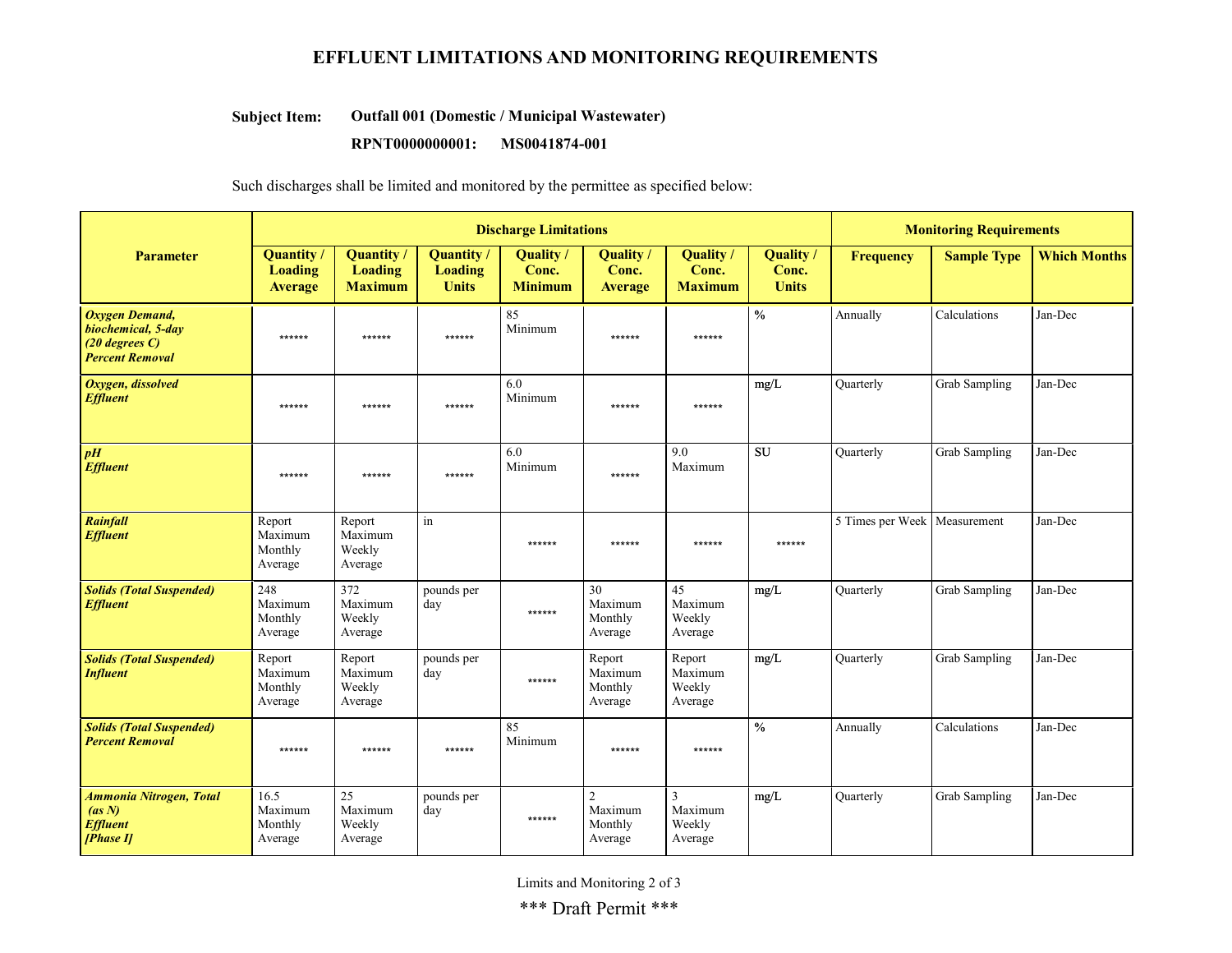### EFFLUENT LIMITATIONS AND MONITORING REQUIREMENTS

#### Outfall 001 (Domestic / Municipal Wastewater) Subject Item:

#### RPNT0000000001: MS0041874-001

Such discharges shall be limited and monitored by the permittee as specified below:

|                                                                                     | <b>Discharge Limitations</b>                   |                                                       |                                     |                                      |                                      |                                      |                                    |                  | <b>Monitoring Requirements</b> |                     |  |
|-------------------------------------------------------------------------------------|------------------------------------------------|-------------------------------------------------------|-------------------------------------|--------------------------------------|--------------------------------------|--------------------------------------|------------------------------------|------------------|--------------------------------|---------------------|--|
| <b>Parameter</b>                                                                    | <b>Quantity</b> /<br>Loading<br><b>Average</b> | <b>Quantity</b> /<br><b>Loading</b><br><b>Maximum</b> | Quantity<br>Loading<br><b>Units</b> | Quality /<br>Conc.<br><b>Minimum</b> | Quality /<br>Conc.<br><b>Average</b> | Quality /<br>Conc.<br><b>Maximum</b> | Quality /<br>Conc.<br><b>Units</b> | Frequency        | <b>Sample Type</b>             | <b>Which Months</b> |  |
| <b>Ammonia Nitrogen, Total</b><br>(as N)<br><b>Effluent</b><br>[Phase II]           | 13.2<br>Maximum<br>Monthly<br>Average          | 19.8<br>Maximum<br>Weekly<br>Average                  | pounds per<br>day                   | ******                               | 1.6<br>Maximum<br>Monthly<br>Average | 2.4<br>Maximum<br>Weekly<br>Average  | mg/L                               | Quarterly        | Grab Sampling                  | Jan-Dec             |  |
| % Effect Static Renewal<br><b>7-Day Chronic Ceriodaph</b><br>nia<br><b>Effluent</b> | ******                                         | ******                                                | ******                              | 81.41<br>Minimum                     | ******                               | ******                               | $\frac{0}{0}$                      | <b>Quarterly</b> | Composite<br>Sample            | Jan-Dec             |  |
| % Effect Static Renewal<br><b>7-Day Chronic Pimephale</b><br>S<br><b>Effluent</b>   | ******                                         | ******                                                | ******                              | 81.41<br>Minimum                     | ******                               | ******                               | $\frac{0}{0}$                      | Quarterly        | Composite<br>Sample            | Jan-Dec             |  |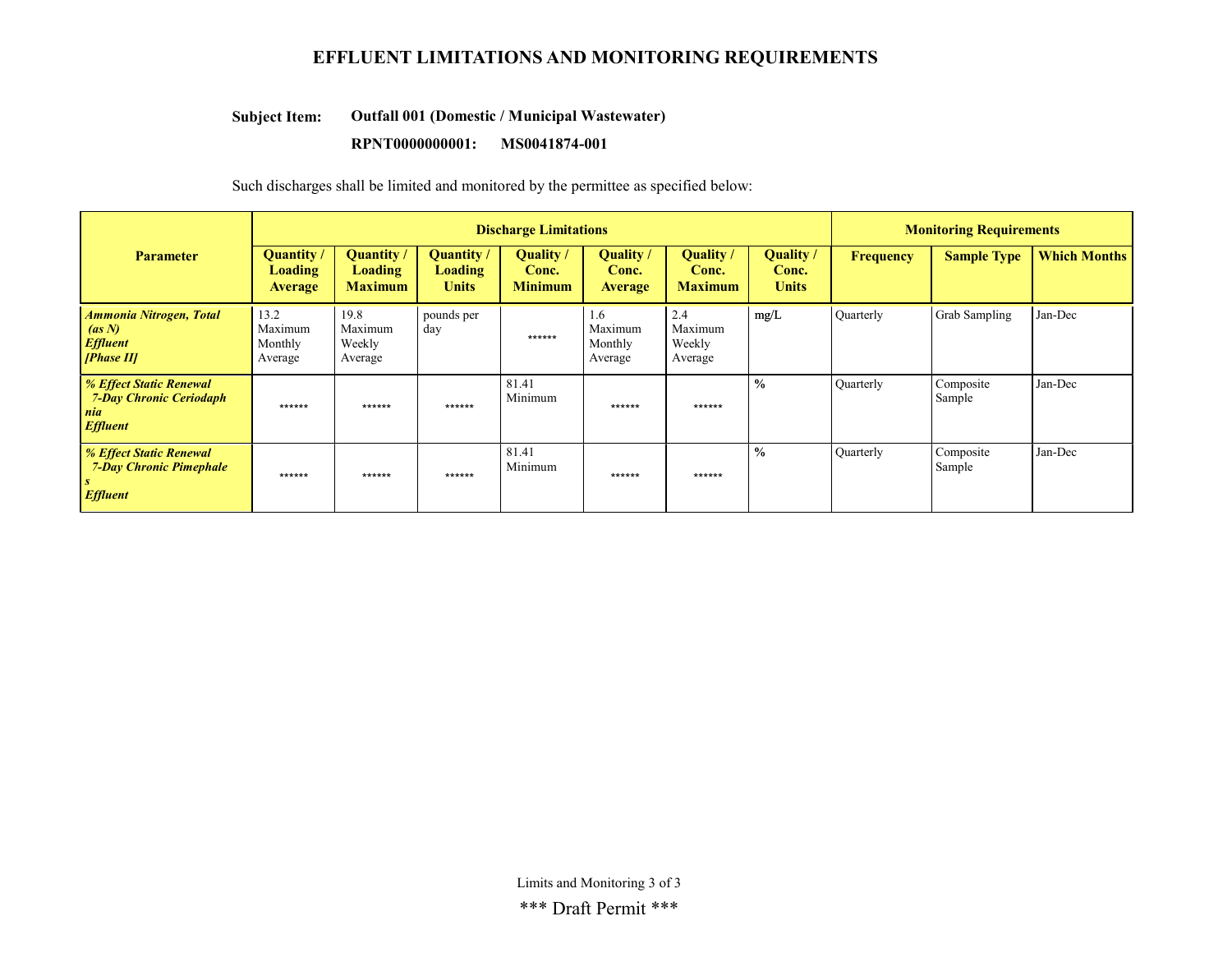Crystal Springs POTW Facility Requirements Permit Number:MS0041874 Activity ID No.: PER20210001

### AI0000013097 (MS0041874):

Limitation Requirements:

| Condition<br>No. | Parameter | Condition                                                                                                                                                                                                                                                                                                                                                                                                                                                                                            |
|------------------|-----------|------------------------------------------------------------------------------------------------------------------------------------------------------------------------------------------------------------------------------------------------------------------------------------------------------------------------------------------------------------------------------------------------------------------------------------------------------------------------------------------------------|
| $L-1$            |           | Monitoring for Total Recoverable Copper and Total Recoverable Lead must be performed by a method listed in 40 CFR 136 and<br>with the Minimum Quantitation Level (MQL) listed below. If the most stringent EPA approved method has a MQL that is not the<br>same as or more stringent than the given MQL, then the most stringent EPA approved method must be used.<br>MQL (parts per billion)<br>Parameter<br><b>Total Recoverable Copper</b><br>Total Recoverable Lead<br>1.18. $[40 \text{ CFR}]$ |
| $L-2$            |           | There shall be no discharge of floating solids or visible foam in other than trace amounts. [11 Miss. Admin. Code Pt. 6, R.<br>2.2.A(2).                                                                                                                                                                                                                                                                                                                                                             |
| $L-3$            |           | The effluent shall not cause an accumulation of solids or sewage sludges in the receiving stream. [11 Miss. Admin. Code Pt. 6, R.<br>2.2.A(2).                                                                                                                                                                                                                                                                                                                                                       |
| $L-4$            |           | The discharges shall not cause the occurrence of a visible sheen on the surface of the receiving waters. [11 Miss. Admin. Code Pt.<br>6, R. 2.2.A(2).                                                                                                                                                                                                                                                                                                                                                |
| $L-5$            |           | Samples taken in compliance with the monitoring requirements specified in this permit shall be taken at the nearest accessible<br>point after final treatment but prior to mixing with the receiving stream or as otherwise specified in this permit. [11 Miss. Admin.<br>Code Pt. 6, R. 1.1.4.A(28).]                                                                                                                                                                                               |

Page 1 of 26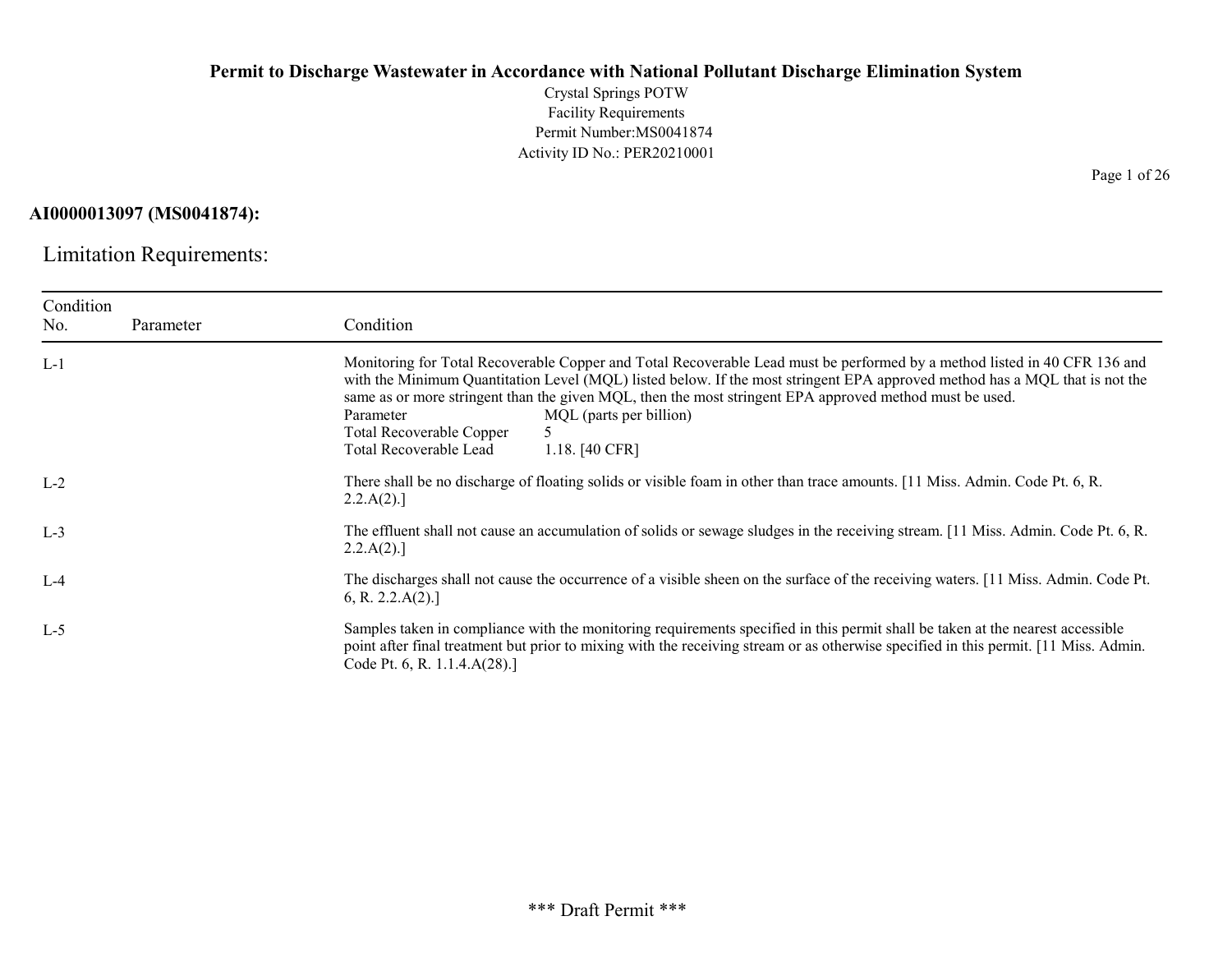Crystal Springs POTW Facility Requirements Permit Number:MS0041874 Activity ID No.: PER20210001

Page 2 of 26

## AI0000013097 (continued):

Monitoring Requirements:

| Condition<br>No. | Parameter | Condition                                                                                                                                                                                                                                                                                                                                                                                                                                                                                                                   |
|------------------|-----------|-----------------------------------------------------------------------------------------------------------------------------------------------------------------------------------------------------------------------------------------------------------------------------------------------------------------------------------------------------------------------------------------------------------------------------------------------------------------------------------------------------------------------------|
| $M-1$            |           | Chronic Bioassay Requirements                                                                                                                                                                                                                                                                                                                                                                                                                                                                                               |
|                  |           | The Water Quality Standards of Mississippi require that all waters be free from substances in concentrations or combinations<br>which are harmful to humans, animals, or aquatic life (State of Mississippi, Water Quality Criteria for Intrastate and Coastal<br>Waters, Section II.4., Minimum Conditions Applicable to All Waters, page 3, adopted March 22, 1990). In accordance with such<br>requirements, the permittee is authorized to discharge from outfall 001 only in accordance with the following conditions: |
|                  |           | (1) The permittee shall submit any existing toxicity data for review by the Mississippi Office of Pollution Control within 30 days<br>of the effective date of this permit.                                                                                                                                                                                                                                                                                                                                                 |
|                  |           | (2) The permittee shall perform 7-day chronic, static renewal, definitive (a control and five effluent concentrations) WET tests in<br>accordance with Short-Term Methods for Estimating the Chronic Toxicity of Effluents and Receiving Waters to Freshwater<br>Organisms, (EPA/821/R-02/013) or Short-Term Methods for Estimating the Chronic Toxicity of Effluents and Receiving Waters<br>to Marine and Estuarine Organisms, (EPA/821/R-02/014) or the most recent edition*. [11 Miss. Admin. Code Pt. 6, R. 1.2.6]     |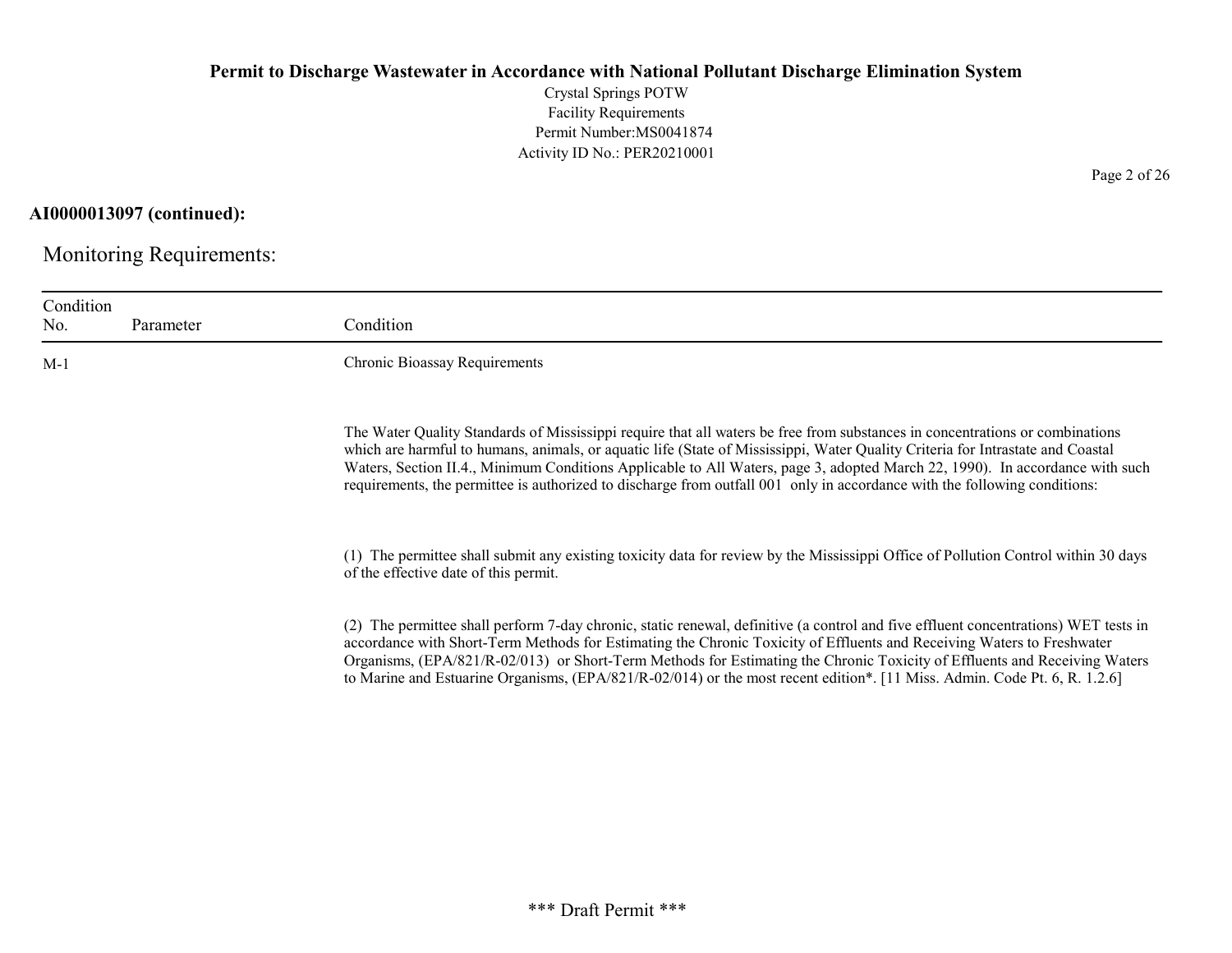Crystal Springs POTW Facility Requirements Permit Number:MS0041874 Activity ID No.: PER20210001

### AI0000013097 (continued):

Monitoring Requirements:

| Condition<br>No. | Parameter | Condition                               |
|------------------|-----------|-----------------------------------------|
| $M-2$            |           | Chronic Bioassay Requirements-continued |

(2)(ii) If the Mississippi Office of Pollution Control determines the receiving waters are freshwater, the permittee shall conduct a Ceriodaphnia dubia Survival and Reproduction Test, and a Pimephales promelas Larval Survival and Growth Test on serial dilutions of effluent to determine if the discharge from outfall 001 is chronically toxic. Such testing will determine if the water affects the survival, growth, and reproduction of the test organisms. Static renewal tests will be conducted on three 24-hour composite samples of effluent. The first of these composite samples will be used to set up the tests and for the day 1 and day 2 renewals, the second of these composite samples will be used to renew the tests on days 3 and 4, and the third composite sample will be used to renew the tests on days 5 and 6. Not more than 36 hours will elapse between sampling and the first use of any of the composite samples. The chronic test(s) shall be considered valid only if the acceptability criteria referenced in Short-Term Methods for Estimating the Chronic Toxicity of Effluents and Receiving Waters to Freshwater Organisms, (EPA/821/R-02/013), or the most recent edition\*, are met. All data shall be statistically analyzed according to the referenced manual. [11 Miss. Admin. Code Pt. 6, R. 1.2.6]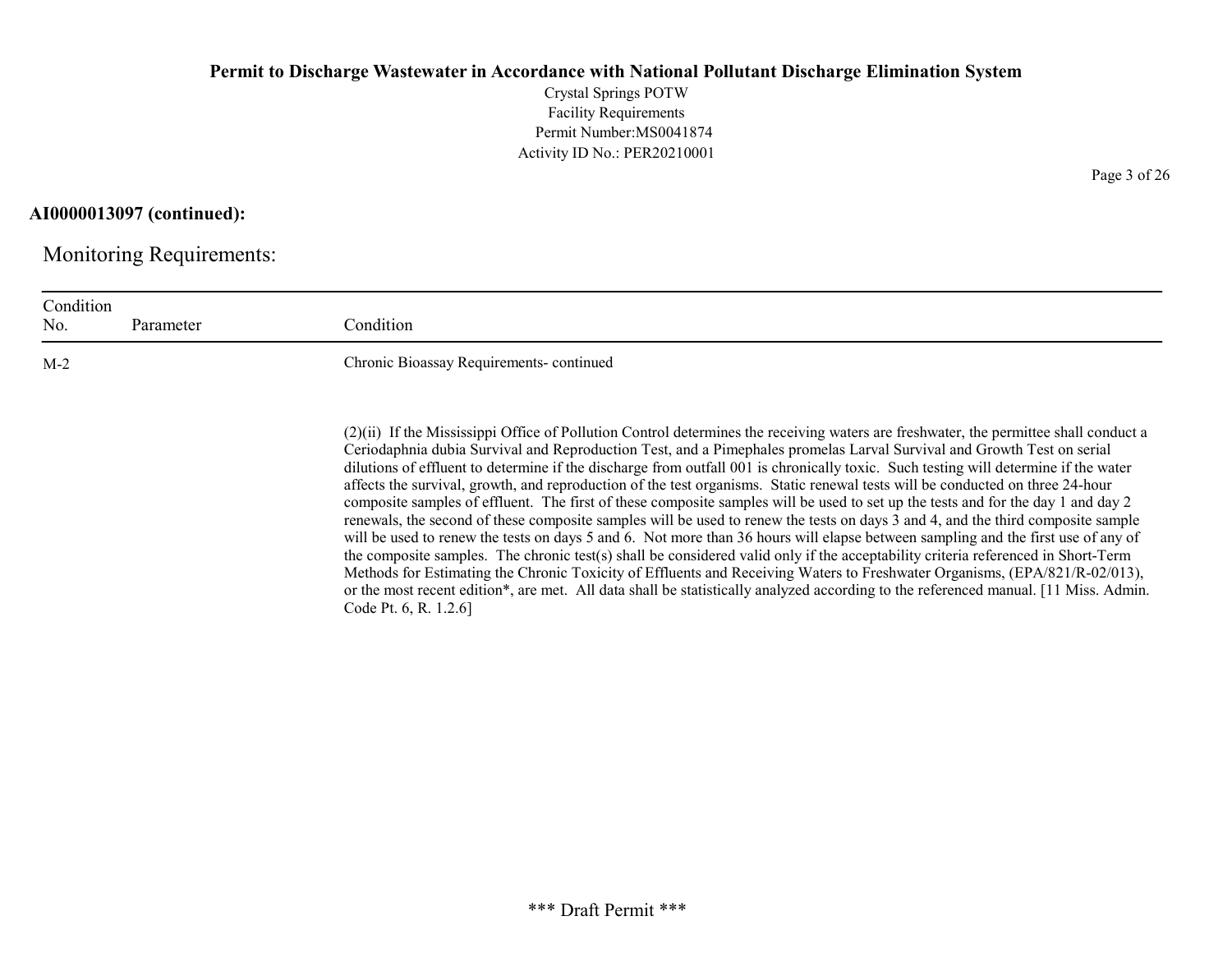Crystal Springs POTW Facility Requirements Permit Number:MS0041874 Activity ID No.: PER20210001

## AI0000013097 (continued):

Monitoring Requirements:

| Condition<br>No. | Parameter | Condition                                                                                                                                                                                                                                                                                                                                                                                                                                                                                                                                                                                                                                                                                                                                                                                                                                                                                                                                                                                                                                                                                                                                                                                                                                                                                                                                                                                       |
|------------------|-----------|-------------------------------------------------------------------------------------------------------------------------------------------------------------------------------------------------------------------------------------------------------------------------------------------------------------------------------------------------------------------------------------------------------------------------------------------------------------------------------------------------------------------------------------------------------------------------------------------------------------------------------------------------------------------------------------------------------------------------------------------------------------------------------------------------------------------------------------------------------------------------------------------------------------------------------------------------------------------------------------------------------------------------------------------------------------------------------------------------------------------------------------------------------------------------------------------------------------------------------------------------------------------------------------------------------------------------------------------------------------------------------------------------|
| $M-3$            |           | Chronic Bioassay Requirements-continued                                                                                                                                                                                                                                                                                                                                                                                                                                                                                                                                                                                                                                                                                                                                                                                                                                                                                                                                                                                                                                                                                                                                                                                                                                                                                                                                                         |
|                  |           | (2)(iii) If the Mississippi Office of Pollution Control determines that the receiving water is estuarine, the permittee shall conduct a<br>Menidia beryllina Larval, Survival and Growth Test and a Mysidopsis bahia Survival, Growth, and Fecundity Test on serial<br>dilutions of effluent to determine if the discharge from outfall 001 is chronically toxic. Such testing will determine if the water<br>affects the survival, growth, and fecundity of the tests organisms. Static renewal tests will be conducted on three 24-hour<br>composite samples of effluent. The first of these composite samples will be used to set up the tests and for the day 1 and day 2<br>renewals, the second of these composite samples will be used to renew the tests on days 3 and 4, and the third composite sample<br>will be used to renew the tests on days 5 and 6. Not more than 36 hours will elapse between sampling and the first use of any of<br>the composite samples. The chronic test(s) shall be considered valid only if the acceptability criteria referenced in Short-Term<br>Methods for Estimating the Chronic Toxicity of Effluents and Receiving Waters to Marine and Estuarine Organisms,<br>(EPA/821/R-02/014) or most recent edition* are met. All test data shall be statistically analyzed according to the referenced<br>manual. [11 Miss. Admin. Code Pt. 6, R. 1.2.6] |
| $M-4$            |           | Chronic Bioassay Requirements-continued                                                                                                                                                                                                                                                                                                                                                                                                                                                                                                                                                                                                                                                                                                                                                                                                                                                                                                                                                                                                                                                                                                                                                                                                                                                                                                                                                         |
|                  |           | (3) These chronic toxicity tests shall be initiated within 90 days of the date of issuance of the permit to evaluate wastewater<br>toxicity. Such chronic toxicity tests shall be conducted once per quarter for a period of one year following the effective date of the<br>permit. After the first year of monitoring, provided the IC25 is greater than or equal to 81.41 %, the frequency of monitoring will<br>be reduced to once per six months for the life of the permit. Sampling shall be timed to cover the seasonal extremes of the year<br>(hot-dry and cold-wet). [11 Miss. Admin. Code Pt. 6, Ch. 1, Subch. 1. 1.2.6]                                                                                                                                                                                                                                                                                                                                                                                                                                                                                                                                                                                                                                                                                                                                                            |

Page 4 of 26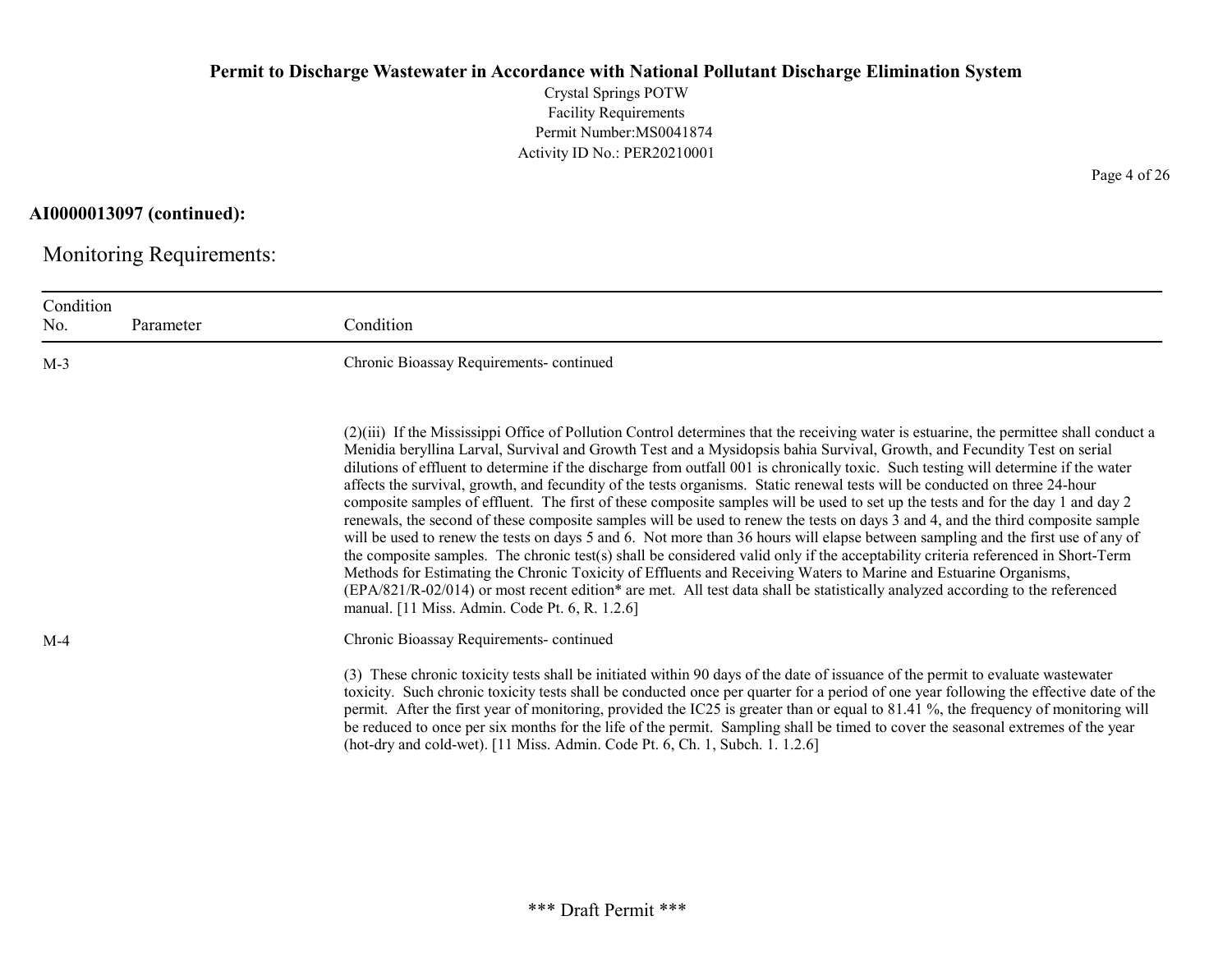Crystal Springs POTW Facility Requirements Permit Number:MS0041874 Activity ID No.: PER20210001

### AI0000013097 (continued):

Monitoring Requirements:

| Condition<br>No. | Parameter | Condition                                                                                                                                                                                                                                                                                                                                                                                                                                                                                                                                                                                                                                                                                                                                                                                                                                                                                                                                                                                                                                                                                                                                                                                                                                                                                                                                          |
|------------------|-----------|----------------------------------------------------------------------------------------------------------------------------------------------------------------------------------------------------------------------------------------------------------------------------------------------------------------------------------------------------------------------------------------------------------------------------------------------------------------------------------------------------------------------------------------------------------------------------------------------------------------------------------------------------------------------------------------------------------------------------------------------------------------------------------------------------------------------------------------------------------------------------------------------------------------------------------------------------------------------------------------------------------------------------------------------------------------------------------------------------------------------------------------------------------------------------------------------------------------------------------------------------------------------------------------------------------------------------------------------------|
| $M-5$            |           | Chronic Bioassay Requirements-continued                                                                                                                                                                                                                                                                                                                                                                                                                                                                                                                                                                                                                                                                                                                                                                                                                                                                                                                                                                                                                                                                                                                                                                                                                                                                                                            |
|                  |           | (4) If any one chronic toxicity test indicates the IC25 is less than 81.41%, the provisions in Section 6 below shall apply, and the<br>permittee shall conduct another chronic toxicity test(s) with the organism(s) that failed. This follow-up test must be completed<br>within 30 days following completion of the failed test. Final chronic toxicity test results shall be in report form as outlined in<br>Methods for Measuring the Acute Toxicity of Effluents to Freshwater and Marine Organisms, Fourth Edition, (EPA 821/R-02/012)<br>or most recent edition*. The permittee must also submit a completed Mississippi Office of Pollution Control NPDES Whole<br>Effluent Toxicity Testing Report Form. [11 Miss. Admin. Code Pt. 6, Ch. 1, Subch. 1. 1.2.6]                                                                                                                                                                                                                                                                                                                                                                                                                                                                                                                                                                            |
| $M-6$            |           | Chronic Bioassay Requirements-continued                                                                                                                                                                                                                                                                                                                                                                                                                                                                                                                                                                                                                                                                                                                                                                                                                                                                                                                                                                                                                                                                                                                                                                                                                                                                                                            |
|                  |           | (5) In the event the permittee passes the additional WET test, the permittee shall resume testing in accordance with the testing<br>schedule set forth in the permit. In the event the permittee fails the second WET test, the permittee shall submit a Toxicity<br>Reduction Evaluation Plan (TREP) within 45 days following completion of the follow-up test in order to reduce the toxicity of the<br>effluent to safe (note 1) levels (note 2). The first phase of the TREP will include increased monitoring to characterize the toxicity<br>of the effluent.<br>(6) If the IC25 of any test is less than 81.41%, then the effluent will be considered unacceptably chronically toxic, and this will<br>constitute a violation of this permit.<br>(note 1) Safe levels will be determined by the Mississippi Environmental Permit Board.<br>(note 2) In large rivers, lakes, and estuaries the permittee must provide a schematic map showing isopleths of waste concentrations<br>In addition to the specific conditions of this permit, the permittee shall comply with all applicable conditions of 40 CFR 122.7 and<br>40 CFR 122.61 (06-03-93).<br>*Contact the Mississippi Office of Pollution Control Laboratory for information on most recent edition(s) of methods manual. [11<br>Miss. Admin. Code Pt. 6, Ch. 1, Subch. 1. 1.2.6] |

Page 5 of 26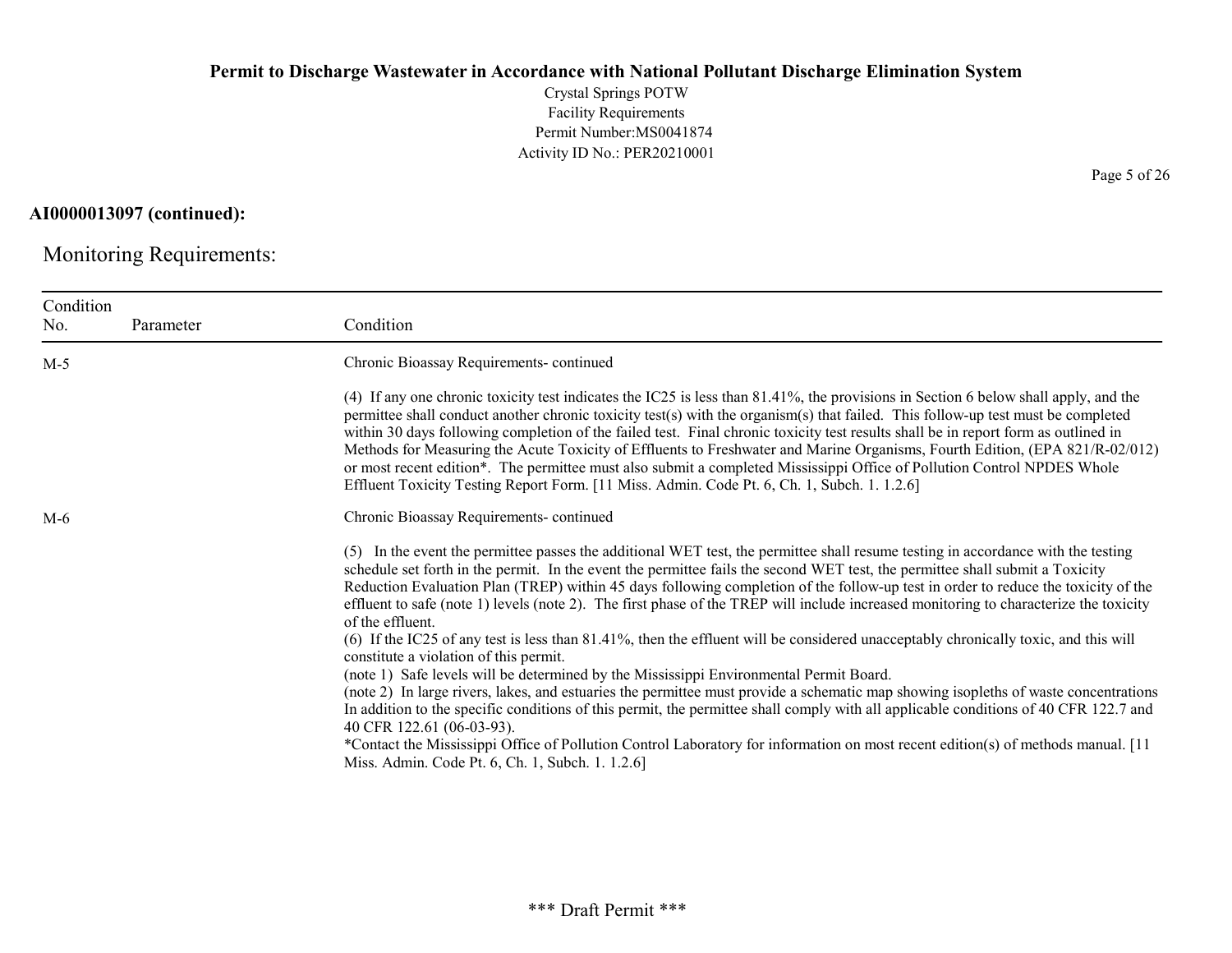Crystal Springs POTW Facility Requirements Permit Number:MS0041874 Activity ID No.: PER20210001

AI0000013097 (continued):

Record-Keeping Requirements:

| Condition<br>No. | Condition                                                                                                                                                                                                                                                                                                                |
|------------------|--------------------------------------------------------------------------------------------------------------------------------------------------------------------------------------------------------------------------------------------------------------------------------------------------------------------------|
| $R-1$            | Recording of Results                                                                                                                                                                                                                                                                                                     |
|                  | For each measurement or sample taken pursuant to the requirements of this permit, the permittee shall maintain records of all information obtained from such<br>monitoring including:                                                                                                                                    |
|                  | (1) The exact place, date, and time of sampling;<br>(2) The dates the analyses were performed;<br>$(3)$ The person $(s)$ who performed the analyses;<br>(4) The analytical techniques, procedures or methods used; and<br>(5) The results of all required analyses. [11 Miss. Admin. Code Pt. 6, R. 1.1.4. $A(29)(a)$ .] |
|                  | Submittal/Action Requirements:                                                                                                                                                                                                                                                                                           |
| Condition<br>No. | Condition                                                                                                                                                                                                                                                                                                                |

S-1 The Permittee shall Submit engineering report: Due once within 6 months (180 days) after effective date. Said report shall outline the improvement activities needed to upgrade the wastewater treatment facility to comply with the site's Phase II limitations and shall include a proposed schedule for those improvement activities. The Permittee shall Submit progress report: Due annually - every 1 year after effective date. Said report shall update the Permittee's progress in addressing needed upgrades to the wastewater treatment facility in order to meet the site's Phase II limitations. Said report should also include an updated schedule for completing these activities. [11 Miss. Admin. Code Pt. 6, Ch. 1, Subch. 1.]

Page 6 of 26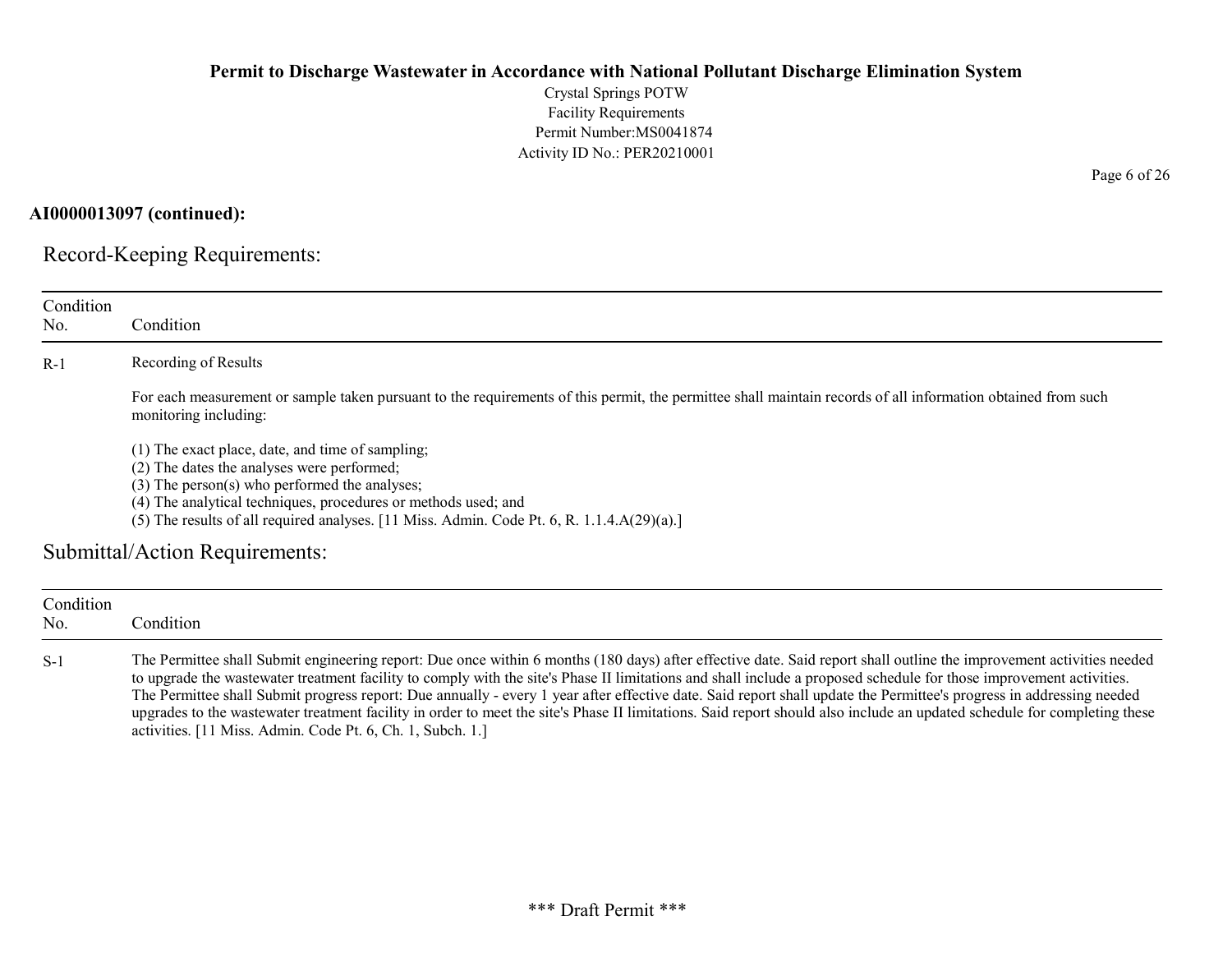Crystal Springs POTW Facility Requirements Permit Number:MS0041874 Activity ID No.: PER20210001

### AI0000013097 (continued):

Submittal/Action Requirements:

| Condition<br>No. | Condition                                                                                                                                                                                                                                                                                                                                                                                                                                                                                                                                                                                                                                                                                                                                                                                                                                                                                                                                                                                                                                                                                                                                                                                                                                                                                                                                                                                                                                                                                                                                                                                                                                                                             |
|------------------|---------------------------------------------------------------------------------------------------------------------------------------------------------------------------------------------------------------------------------------------------------------------------------------------------------------------------------------------------------------------------------------------------------------------------------------------------------------------------------------------------------------------------------------------------------------------------------------------------------------------------------------------------------------------------------------------------------------------------------------------------------------------------------------------------------------------------------------------------------------------------------------------------------------------------------------------------------------------------------------------------------------------------------------------------------------------------------------------------------------------------------------------------------------------------------------------------------------------------------------------------------------------------------------------------------------------------------------------------------------------------------------------------------------------------------------------------------------------------------------------------------------------------------------------------------------------------------------------------------------------------------------------------------------------------------------|
| $S-2$            | Sludge Management Requirements.                                                                                                                                                                                                                                                                                                                                                                                                                                                                                                                                                                                                                                                                                                                                                                                                                                                                                                                                                                                                                                                                                                                                                                                                                                                                                                                                                                                                                                                                                                                                                                                                                                                       |
|                  | (1) General Compliance: The permittee shall comply with all existing Federal and State laws and regulations that apply to its sewage sludge use and disposal<br>practice(s), with the Mississippi Nonhazardous Waste Management Regulations and with the CWA Section 405(d) technical standards when promulgated.<br>(2) Reopener: If an applicable "acceptable management practice" or numerical limitation for pollutants in sewage sludge promulgated under Section $405(d)(2)$ of the<br>Clean Water Act, as amended by the Water Quality Act of 1987, is more stringent than the sludge pollutant limit or acceptable managment practice in this permit, or<br>controls a pollutant to conform to the requirements promulgated under Section $405(d)(2)$ . The permittee shall comply with the limitations by no later than the<br>compiance deadline specified in the applicable regulations as required by Section $405(d)(2)(D)$ of the Clean Water Act.<br>(3) Notice of Change in Sludge Disposal Practice: The permittee shall give prior notice to the Director of any change(s) planned in the permittee's sludge use or<br>disposal practice.<br>(4) Cause for Modification: 40 CFR 122.62(a)(1) provides that the following is a cause for modification but not revocation and reissuance of permits except when<br>the permittee requests or agrees.<br>(5) Alterations: There are material and substantial changes or additions to the permitted facility or activity which occurred after permit issuance which justify the<br>application of permit conditions that are different or absent in the existing permit. [11 Miss. Admin. Code Pt. 6, Ch. 1, Subch. 1.] |

Page 7 of 26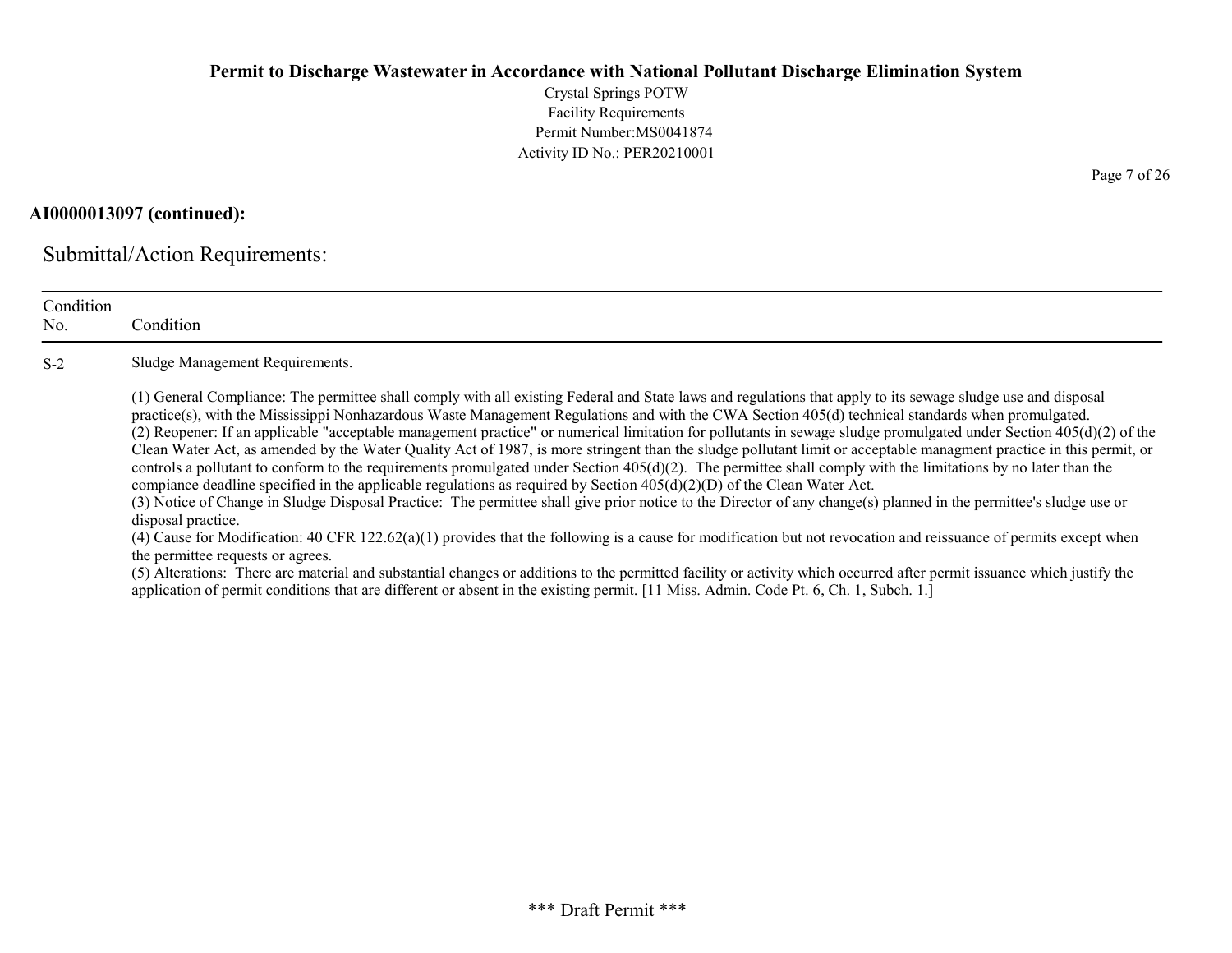Crystal Springs POTW Facility Requirements Permit Number:MS0041874 Activity ID No.: PER20210001

### AI0000013097 (continued):

Submittal/Action Requirements:

| Condition<br>No. | Condition                                                                                                                                                                                                                                                                                                                                                                                                                                                                                                                                                                                                                                                                                                                                                                                                                                                                                                                                                                                                                                                                                                                                                                                                                                                                                                                                                                                                                                                                                                                                                                                                                                                                                                                                                                                                                                                                                                                                                                                                                               |
|------------------|-----------------------------------------------------------------------------------------------------------------------------------------------------------------------------------------------------------------------------------------------------------------------------------------------------------------------------------------------------------------------------------------------------------------------------------------------------------------------------------------------------------------------------------------------------------------------------------------------------------------------------------------------------------------------------------------------------------------------------------------------------------------------------------------------------------------------------------------------------------------------------------------------------------------------------------------------------------------------------------------------------------------------------------------------------------------------------------------------------------------------------------------------------------------------------------------------------------------------------------------------------------------------------------------------------------------------------------------------------------------------------------------------------------------------------------------------------------------------------------------------------------------------------------------------------------------------------------------------------------------------------------------------------------------------------------------------------------------------------------------------------------------------------------------------------------------------------------------------------------------------------------------------------------------------------------------------------------------------------------------------------------------------------------------|
| $S-3$            | Pretreatment Requirements.                                                                                                                                                                                                                                                                                                                                                                                                                                                                                                                                                                                                                                                                                                                                                                                                                                                                                                                                                                                                                                                                                                                                                                                                                                                                                                                                                                                                                                                                                                                                                                                                                                                                                                                                                                                                                                                                                                                                                                                                              |
|                  | (1) This permit shall be modified, or alternately revoked and reissued by a date to be determined to incorporate and approved municipal pretreatment program as<br>required under Section 402(b)(8) of the Federal Water Pollution Control Act and implementing regulations or by the requirements of the approved State<br>pretreatment program, as appropriate.<br>(2) Effluent limitations from this discharge are listed in the Effluent Limitations section of this permit. If it becomes apparent that other pollutants attributable to<br>inputs from major contributing industries using the municipal system are also present in the permittee's discharge, this permit may be revised to specify effluent<br>limitations for any or all of such other pollutants in accordance with best practicable technology or water quality standards.<br>(3) Under no circumstances shall the permittee allow introduction of the following wastes or pollutants into the waste treatment system.<br>(a) Pollutants which create a fire or explosion hazard in the treatment works;<br>(b) Pollutants which will cause corrosive structural damage to treatment works; but in no case discharges with a pH designed lower than 5.0, unless the works are<br>specifically designed to accomodate such discharges;<br>(c) Solids or viscous substances in amounts which cause obstructions to the flow in sewer or interference with the proper operation of the treatment works;<br>(d) Wastewaters at a flow rate and/or pollutant discharge rate which is excessive over relatively short time periods so as to cause a loss of treatment efficiency;<br>(e) Heat in amounts which will inhibit biological activity in the treatment works resulting in interference, but in no case heat in such quantities that the temperature<br>of the influent exceeds 40 degrees Celsius (104 degrees Fahrenheit), unless approval for alternate limits has been granted by the Permit Board. [11 Miss. Admin.<br>Code Pt. 6, Ch. 1, Subch. 1.] |
| $S-4$            | Reporting                                                                                                                                                                                                                                                                                                                                                                                                                                                                                                                                                                                                                                                                                                                                                                                                                                                                                                                                                                                                                                                                                                                                                                                                                                                                                                                                                                                                                                                                                                                                                                                                                                                                                                                                                                                                                                                                                                                                                                                                                               |
|                  | Monitoring results obtained during the previous reporting period shall be summarized and reported on a Discharge Monitoring Report (DMR). DMR data must be<br>submitted submitted electronically using the MDEQ NetDMR system NO LATER THAT THE 28TH DAY OF THE MONTH FOLLOWING THE COMPLETED<br>REPORTING PERIOD.                                                                                                                                                                                                                                                                                                                                                                                                                                                                                                                                                                                                                                                                                                                                                                                                                                                                                                                                                                                                                                                                                                                                                                                                                                                                                                                                                                                                                                                                                                                                                                                                                                                                                                                      |
|                  | DMRs and all other reports required herein, shall be signed in accordance with 11 Miss. Admin. Code Pt. 6, R. 1.1.4. $A(15)(c)(1)$ . of the Mississippi Wastewater<br>Regulations. [11 Miss. Admin. Code Pt. 6, R. 1.1.4.A(15)c(1)., 40 CFR 122.21(1)(4)(i)]                                                                                                                                                                                                                                                                                                                                                                                                                                                                                                                                                                                                                                                                                                                                                                                                                                                                                                                                                                                                                                                                                                                                                                                                                                                                                                                                                                                                                                                                                                                                                                                                                                                                                                                                                                            |

Page 8 of 26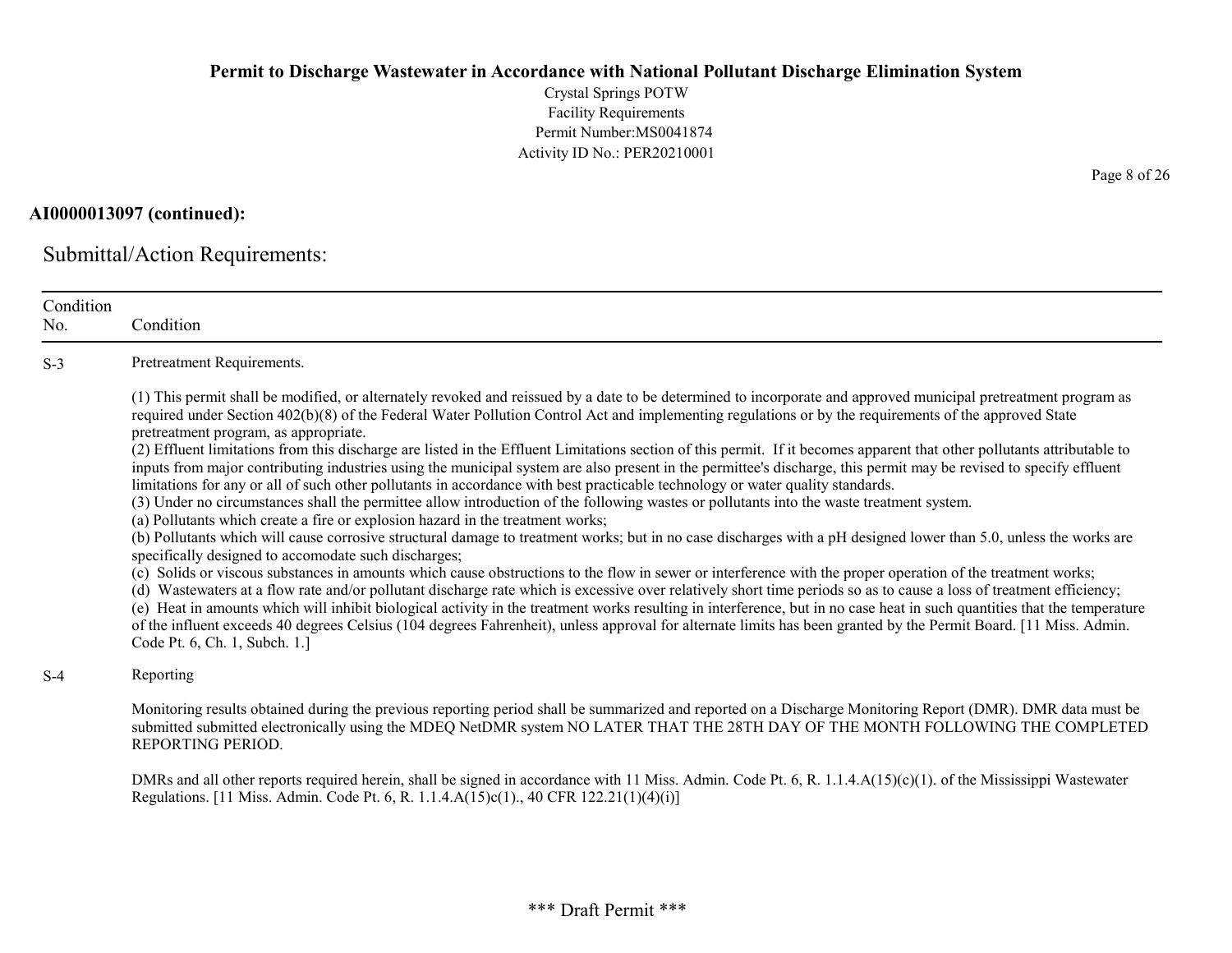Crystal Springs POTW Facility Requirements Permit Number:MS0041874 Activity ID No.: PER20210001

### AI0000013097 (continued):

Submittal/Action Requirements:

| Condition<br>No. | Condition                                                                                                                                                                                                                                                                                                                                                                                                                                                                                                                                                                                                                                                                                                           |
|------------------|---------------------------------------------------------------------------------------------------------------------------------------------------------------------------------------------------------------------------------------------------------------------------------------------------------------------------------------------------------------------------------------------------------------------------------------------------------------------------------------------------------------------------------------------------------------------------------------------------------------------------------------------------------------------------------------------------------------------|
| $S-5$            | Noncompliance Notification - Twenty-Four Hour Reporting                                                                                                                                                                                                                                                                                                                                                                                                                                                                                                                                                                                                                                                             |
|                  | (1) The permittee shall report any noncompliance which may endanger health or the environment. Any information shall be provided orally within 24 hours from<br>the time the permittee becomes aware of the circumstances. A written submission shall also be provided within 5 days of the time the permittee becomes aware of<br>the circumstances. The written submission shall contain a description of the noncompliance and its cause; the period of noncompliance, including exact dates and<br>times, and if the noncompliance has not been corrected, the anticipated time it is expected to continue; and steps taken or planned to reduce, eliminate, and/or<br>prevent recurrence of the noncompliance. |
|                  | (2) The following shall be included as information which must be reported within 24 hours under this paragraph.<br>(i) Any unanticipated bypass which exceeds any effluent limitation in the permit.<br>(ii) Any upset which exceeds any effluent limitation in the permit.<br>(iii) Violation of a maximum daily discharge limitation for any of the pollutants listed by the Permit Board in the permit to be reported within 24 hours.<br>(iv) The Executive Director may waive the written report on a case-by-case basis for reports under paragraph (1) of this section if the oral report has been received<br>within 24 hours.                                                                              |
|                  | The Executive Director may waive the written report on a case-by-case basis for reports under paragraph (1) of this section if the oral report has been received<br>within 24 hours.                                                                                                                                                                                                                                                                                                                                                                                                                                                                                                                                |
|                  | All reports required by this condition which are submitted after December 20, 2025, shall be submitted by the permittee electronically as instructed by MDEQ. [11<br>Miss. Admin. Code Pt. 6, R. 1.1.4.A(29)(e)., 40 CFR 122.41.(1)(6)]                                                                                                                                                                                                                                                                                                                                                                                                                                                                             |
| $S-6$            | Noncompliance Notification - Other Noncompliance                                                                                                                                                                                                                                                                                                                                                                                                                                                                                                                                                                                                                                                                    |
|                  | The permittee shall report all instances of noncompliance not reported under the twenty-four hour reporting requirements, at the time monitoring reports are<br>submitted or within 30 days from the end of the month in which the noncompliance occurs. The reports shall contain the same information as is required under the<br>twenty-four hour reporting requirements contained in this permit.                                                                                                                                                                                                                                                                                                               |
|                  | All reports required by this condition which are submitted after December 20, 2025, shall be submitted by the permittee electronically as instructed by MDEQ. [11<br>Miss. Admin. Code Pt. 6, R. 1.1.4.A(29)(f)., 40 CFR 122.41.(1)(7)]                                                                                                                                                                                                                                                                                                                                                                                                                                                                             |

Page 9 of 26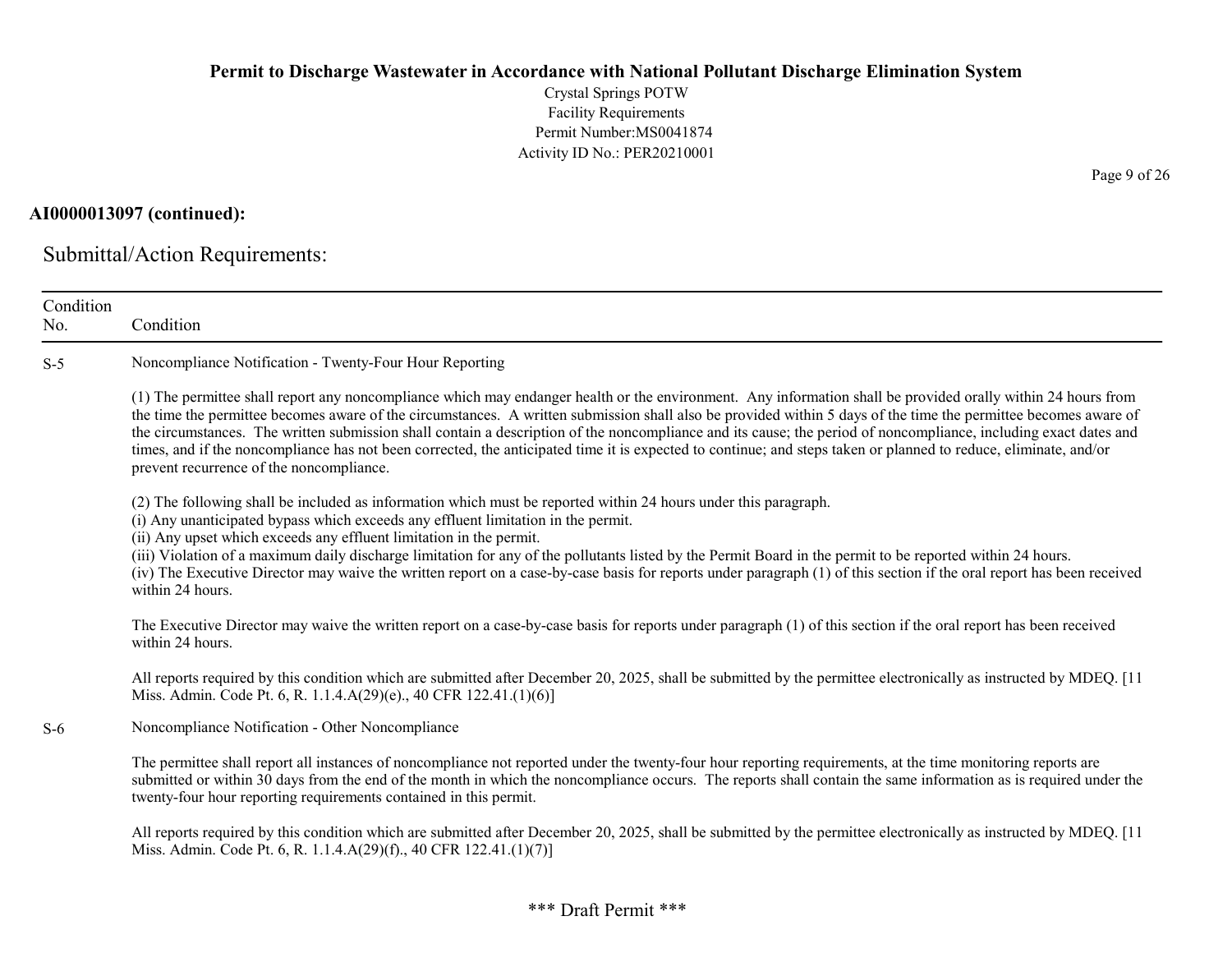Crystal Springs POTW Facility Requirements Permit Number:MS0041874 Activity ID No.: PER20210001

### AI0000013097 (continued):

Submittal/Action Requirements:

| Condition<br>No. | Condition                                                                                                                                                                                                                                                                                                                                                                                                                            |
|------------------|--------------------------------------------------------------------------------------------------------------------------------------------------------------------------------------------------------------------------------------------------------------------------------------------------------------------------------------------------------------------------------------------------------------------------------------|
| $S-7$            | Noncompliance Notification - Other Information                                                                                                                                                                                                                                                                                                                                                                                       |
|                  | Where the permittee becomes aware that it failed to submit any relevant facts in a permit application, or submitted incorrect information in a permit application or in<br>any report to the Permit Board, it shall promptly submit such facts or information. [11 Miss. Admin. Code Pt. 6, R. 1.1.4.A(29)(g).]                                                                                                                      |
| $S-8$            | Bypassing -Notice                                                                                                                                                                                                                                                                                                                                                                                                                    |
|                  | Anticipated bypass-<br>If the permittee knows in advance of the need for a bypass, it shall submit prior notice, if possible at least ten days before the date of the bypass.                                                                                                                                                                                                                                                        |
|                  | Unanticipated bypass-<br>The permittee shall submit notice of an unanticipated bypass as required by the twenty-four hour reporting requirements set forth in this permit.                                                                                                                                                                                                                                                           |
|                  | All reports required by this condition which are submitted after December 20, 2025, shall be submitted by the permittee electronically as instructed by MDEQ. [40]<br>CFR $122.41(m)(3)(i, ii)$                                                                                                                                                                                                                                      |
| $S-9$            | <b>Expiration of Permit</b>                                                                                                                                                                                                                                                                                                                                                                                                          |
|                  | At least 180 days prior to the expiration date of this permit pursuant to the State law and regulation, the permittee who wishes to continue to operate under this<br>permit shall submit an application to the Permit Board for reissuance. The Permit Board may grant permission to submit an application later than this, but no later<br>than the expiration date of the permit. [11 Miss. Admin. Code Pt. 6, R. $1.1.5.B(1).$ ] |

Page 10 of 26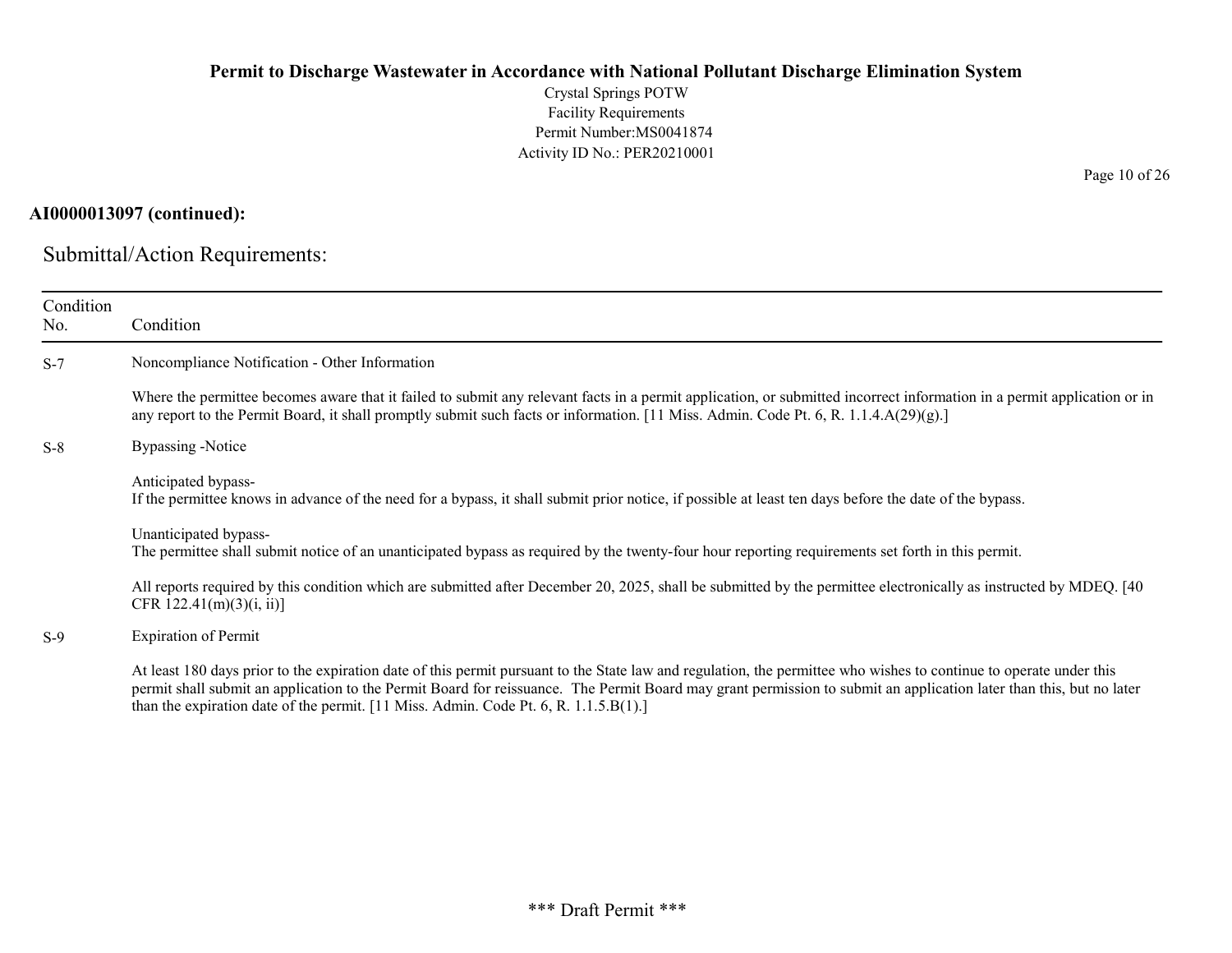Crystal Springs POTW Facility Requirements Permit Number:MS0041874 Activity ID No.: PER20210001

### AI0000013097 (continued):

Narrative Requirements: Definitions:

| Condition<br>No. | Condition                                                                                                                                                                                                                                                                                                                                                                                                                                                                                                                                                                                   |
|------------------|---------------------------------------------------------------------------------------------------------------------------------------------------------------------------------------------------------------------------------------------------------------------------------------------------------------------------------------------------------------------------------------------------------------------------------------------------------------------------------------------------------------------------------------------------------------------------------------------|
| $T-1$            | Definitions: General                                                                                                                                                                                                                                                                                                                                                                                                                                                                                                                                                                        |
|                  | The permittee shall refer to 11 Miss. Admin. Code Pt. 6, R. 1.1.1.A for definitions of any permit term not specified in this permit. [11 Miss. Admin. Code Pt. 6, R.<br>1.1.1.A.]                                                                                                                                                                                                                                                                                                                                                                                                           |
| $T-2$            | Definitions: Monthly Average                                                                                                                                                                                                                                                                                                                                                                                                                                                                                                                                                                |
|                  | "Monthly Average" means the average of "daily discharges" over a calendar month, calculated as the sum of all "daily discharges" measured during a calendar<br>month divided by the number of "daily discharges" measured during the month. The monthly average for E coli bacteria is the geometric mean of "daily discharges"<br>measured during the calendar month. In computing the geometric mean for E coli bacteria, the value one (1) shall be substituted for sample results of zero. [11]<br>Miss. Admin. Code Pt. 6, R. 1.1.1.A(44).]                                            |
| $T-3$            | Definitions: Daily Discharge                                                                                                                                                                                                                                                                                                                                                                                                                                                                                                                                                                |
|                  | "Daily discharge" means the "discharge of a pollutant" measured during a calendar day or any 24-hour period that reasonably represents the calendar day for<br>purposes of sampling. For pollutants with limitations expressed in units of mass, the "daily discharge" is calculated as the total mass of the pollutant discharged<br>over the day. For pollutants with limitations expressed in other units of measurements, the "daily average" is calculated as the average measurement of the discharge<br>of the pollutant over the day. [11 Miss. Admin. Code Pt. 6, R. 1.1.1.A(15).] |
| $T-4$            | Definitions: Daily Maximum                                                                                                                                                                                                                                                                                                                                                                                                                                                                                                                                                                  |
|                  | "Daily maximum" means the highest "daily discharge" over a calendar month. [11 Miss. Admin. Code Pt. 6, R. 1.1.1.A(16).]                                                                                                                                                                                                                                                                                                                                                                                                                                                                    |
| $T-5$            | <b>Definitions: Toxic Pollutants</b>                                                                                                                                                                                                                                                                                                                                                                                                                                                                                                                                                        |
|                  | "Toxic pollutants" means any pollutant listed as toxic under Section $307(a)(1)$ or, in the case of "sludge use or disposal practices", any pollutant identified in<br>regulations implementing Section 405(d) of the Clean Water Act. [11 Miss. Admin. Code Pt. 6, R. 1.1.1.A(71).]                                                                                                                                                                                                                                                                                                        |
| T-6              | Definitions: Maximum Weekly Average                                                                                                                                                                                                                                                                                                                                                                                                                                                                                                                                                         |
|                  | Maximum Weekly Average means the highest "weekly average" over a monitoring period. [40 CFR 122]                                                                                                                                                                                                                                                                                                                                                                                                                                                                                            |

Page 11 of 26

### \*\*\* Draft Permit \*\*\*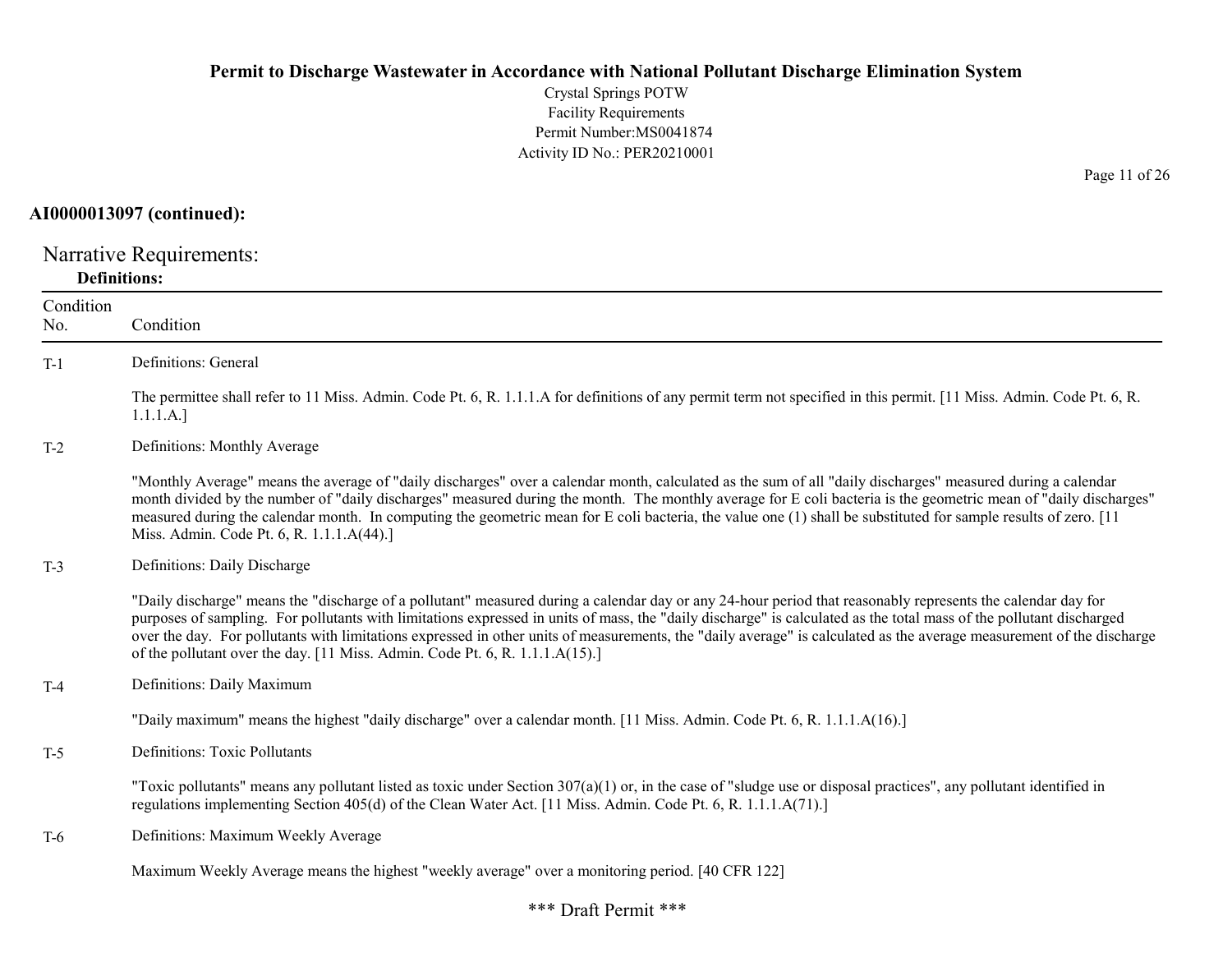Crystal Springs POTW Facility Requirements Permit Number:MS0041874 Activity ID No.: PER20210001

### AI0000013097 (continued):

Narrative Requirements: Definitions:

# Condition No. Condition T-7 Definitions: Hazardous Substances "Hazardous substances" are defined in 40 CFR 116.4. [40 CFR 116.4] T-8 Definitions: Quarterly Average "Quarterly Average" means the average of "daily discharges" over a three month period, calculated as the sum of all "daily discharges" measured during the quarter divided by the number of "daily discharges" measured during the quarter. The quarterly average for E coli bacteria is the geometric mean of "daily discharges" measured during the quarter. In computing the geometric mean for E coli bacteria, the value one (1) shall be substituted for sample results of zero. [11 Miss. Admin. Code Pt. 6, R. 1.1.1.A(61).] T-9 Definitions: Weekly Average "Weekly average" means the average of "daily discharges" over a calendar week, calculated as the sum of all "daily discharges" measured during a calendar week divided by the number of "daily discharges" measured during that week. The weekly average for E coli bacteria is the geometric mean of all "daily discharges" measured in a calendar week. In computing the geometric mean for E coli bacteria, one (1) shall be substituted for sample results of zero. For self-monitoring purposes, the value to be reported is the single highest weekly average computed during a calendar month. [11 Miss. Admin. Code Pt. 6, R. 1.1.1.A(86).] T-10 Definitions: Quarterly Maximum "Quarterly Maximum" means the highest "daily discharge" measured over a three-month period. [11 Miss. Admin. Code Pt. 6, R.1.1.1.A(62).] T-11 Definitions: Maximum Monthly Average Maximum Monthly Average means the highest "monthly average" over a monitoring period. [40 CFR 122]

Page 12 of 26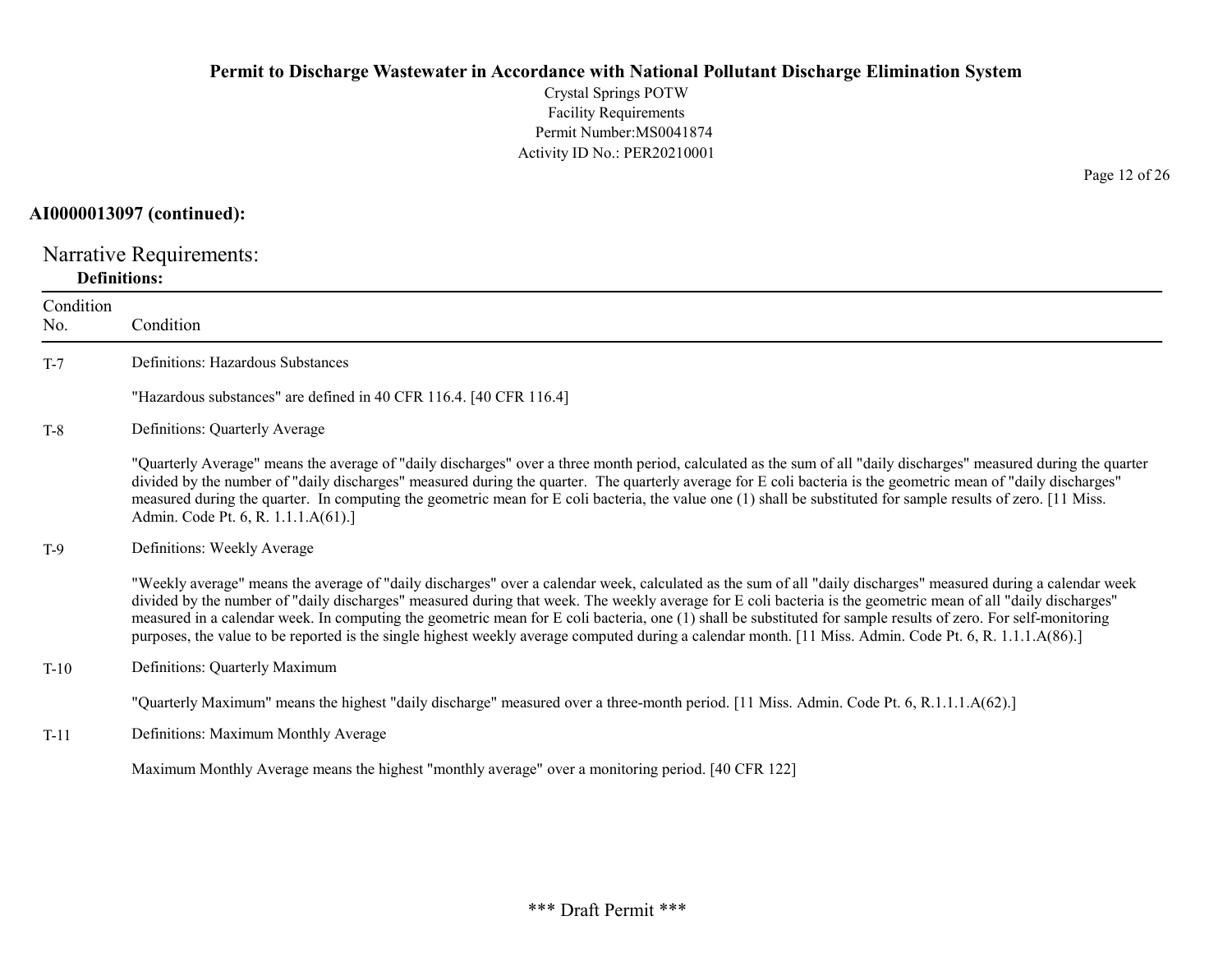Crystal Springs POTW Facility Requirements Permit Number:MS0041874 Activity ID No.: PER20210001

### AI0000013097 (continued):

Narrative Requirements: Definitions:

| Condition<br>No. | Condition                                                                                                                                                                                                                                                                                                                                                                                                                                                                                                                                  |
|------------------|--------------------------------------------------------------------------------------------------------------------------------------------------------------------------------------------------------------------------------------------------------------------------------------------------------------------------------------------------------------------------------------------------------------------------------------------------------------------------------------------------------------------------------------------|
| $T-12$           | Definitions: Yearly Average                                                                                                                                                                                                                                                                                                                                                                                                                                                                                                                |
|                  | "Yearly Average" means the average of "daily discharges" over a calendar year, calculated as the sum of all "daily discharges" measured during the calendar year<br>divided by the number of "daily discharges" measured during the calendar year. The yearly average for E coli bacteria is the geometric mean of "daily discharges"<br>during the calendar year. In computing the geometric mean for E coli bacteria, the value one (1) shall be substituted for sample results of zero. [11 Miss. Admin.<br>Code Pt. 6, R.1.1.1.A(87).] |
| $T-13$           | Definitions: Yearly Maximum                                                                                                                                                                                                                                                                                                                                                                                                                                                                                                                |
|                  | "Yearly Maximum" means the highest "daily discharge" measured over a calendar year. [11 Miss. Admin. Code Pt. 6, R. 1.1.1.A(88).]                                                                                                                                                                                                                                                                                                                                                                                                          |
| $T-14$           | Definitions:"Submitted" means the document is postmarked on or before the applicable deadline, except as otherwise specified. [11 Miss. Admin. Code Pt. 6,<br>R. 1.1.1. $A(67)$ .]                                                                                                                                                                                                                                                                                                                                                         |
| Condition<br>No. | Condition                                                                                                                                                                                                                                                                                                                                                                                                                                                                                                                                  |
| $T-15$           | The permittee shall achieve compliance with the effluent limitations specified for discharge in accordance with the following schedule:<br>Upon issuance of this permit, the permittee shall achieve compliance with the effluent limitations specified for the parameters without a phase designation and for<br>the parameters noted as Phase I; Phase II limitations shall not apply at this time.                                                                                                                                      |
|                  | Beginning upon completion and start-up of improvements needed to comply with Phase II limitations or three (3) years after the issuance of the permit, whichever<br>comes first, the permittee shall achieve compliance with the effluent limitations specified for the parameters without a phase designation and for the parameters<br>noted as Phase II; Phase I limitations shall no longer apply at this time. [11 Miss. Admin. Code Pt. 6, Ch. 1, Subch. 1. 1.1.4.A(9).]                                                             |
| $T-16$           | No later than 10 days following the date of compliance specified by this permit, the permittee shall submit either a report of progress or, in the case of specific<br>actions being required by identified dates, a written notice of compliance or noncompliance. In the latter case, the notice shall include the cause of noncompliance,<br>any remedial actions taken, and the probability of meeting the next scheduled requirement. [11 Miss. Admin. Code Pt. 6, R. 1.1.4.A(10).]                                                   |

Page 13 of 26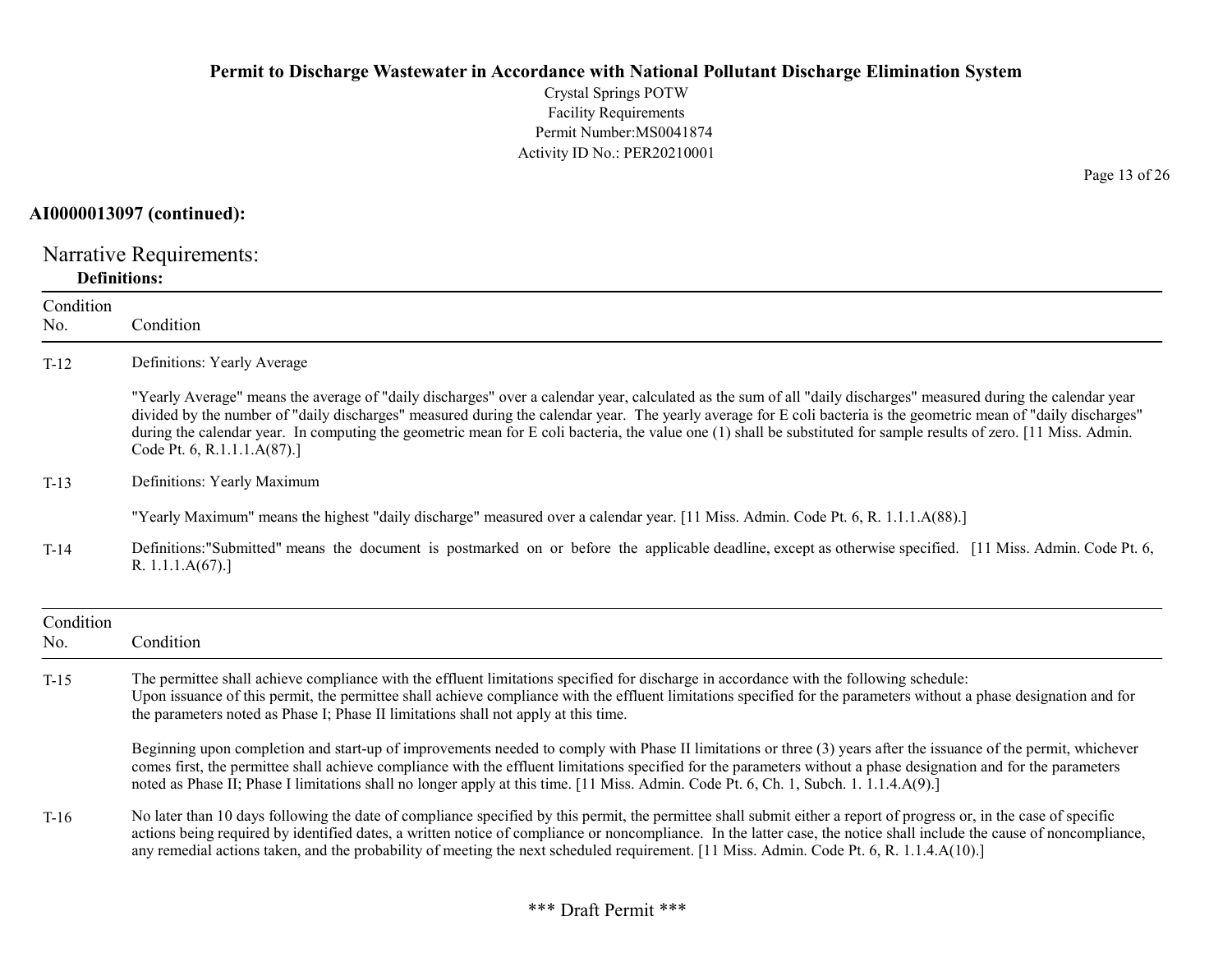Crystal Springs POTW Facility Requirements Permit Number:MS0041874 Activity ID No.: PER20210001

AI0000013097 (continued):

Narrative Requirements:

| Condition<br>No. | Condition                                                                                                                                                                                                                                                                                                                                                                                                                                                                                                                                                                                                                                                                                                                                                                                                                                                                                                                                                                      |
|------------------|--------------------------------------------------------------------------------------------------------------------------------------------------------------------------------------------------------------------------------------------------------------------------------------------------------------------------------------------------------------------------------------------------------------------------------------------------------------------------------------------------------------------------------------------------------------------------------------------------------------------------------------------------------------------------------------------------------------------------------------------------------------------------------------------------------------------------------------------------------------------------------------------------------------------------------------------------------------------------------|
| $T-17$           | Change in Discharge                                                                                                                                                                                                                                                                                                                                                                                                                                                                                                                                                                                                                                                                                                                                                                                                                                                                                                                                                            |
|                  | All discharges authorized herein shall be consistent with the terms and conditions of this permit. The discharge of any pollutant identified in this permit more<br>frequently than or at a level in excess of that authorized shall constitute a violation of the permit. Any anticipated facility expansions or treatment modifications<br>which result in new, different, or increased discharges of pollutants must be reported by submission of a new NPDES application. If such changes will not violate<br>the effluent limitations to the Mississippi Environmental Quality Permit Board, the permit may be modified to specify and limit any pollutants not previously<br>limited. [11 Miss. Admin. Code Pt. 6, R. 1.1.4.A.]                                                                                                                                                                                                                                          |
| $T-18$           | Adverse Impacts                                                                                                                                                                                                                                                                                                                                                                                                                                                                                                                                                                                                                                                                                                                                                                                                                                                                                                                                                                |
|                  | The permittee shall take all reasonable steps to minimize or prevent any discharge in violation of the permit that has a reasonable likelihood of adversely affecting<br>human health or the environment. [11 Miss. Admin. Code Pt. 6, R. 1.1.4.A(19).]                                                                                                                                                                                                                                                                                                                                                                                                                                                                                                                                                                                                                                                                                                                        |
| $T-19$           | The permittee shall provide written notification to the Mississippi Commission on Environmental Quality no later than thirty (30) days after the loss of the<br>permittee's certified operator. [11 Miss. Admin. Code Pt. 6, Ch. 1, Subch. 1.]                                                                                                                                                                                                                                                                                                                                                                                                                                                                                                                                                                                                                                                                                                                                 |
| $T-20$           | Representative Sampling                                                                                                                                                                                                                                                                                                                                                                                                                                                                                                                                                                                                                                                                                                                                                                                                                                                                                                                                                        |
|                  | Samples and measurements taken as required herein shall be representative of the volume and nature of the monitored wastewater. [11 Miss. Admin. Code Pt. 6, R.<br>1.1.4.A(28)(e).                                                                                                                                                                                                                                                                                                                                                                                                                                                                                                                                                                                                                                                                                                                                                                                             |
| $T-21$           | Reporting                                                                                                                                                                                                                                                                                                                                                                                                                                                                                                                                                                                                                                                                                                                                                                                                                                                                                                                                                                      |
|                  | If the results for a given sample analysis are such that any parameter (other than E coli) is not detected at or above the minimum level for the test method used, a<br>value of zero will be used for that sample in calculating an arithmetic mean value for the parameter. If the resulting calculated arithmetic mean value for that<br>reporting period is zero, the permittee shall report "NODI = B" on the DMR. For E coli, a value of 1.0 shall be used in calculating the geometric mean. If the<br>resulting E coli mean value is 1.0, the permittee shall report "NODI = B" on the DMR. For each quantitative sample value that is not detectable, the test method<br>used and the minimum level for that method for that parameter shall be attached to and submitted with the DMR. The permittee shall then be considered in<br>compliance with the appropriate effluent limitation and/or reporting requirement. [11 Miss. Admin. Code Pt. 6, Ch. 1, Subch. 2.] |

Page 14 of 26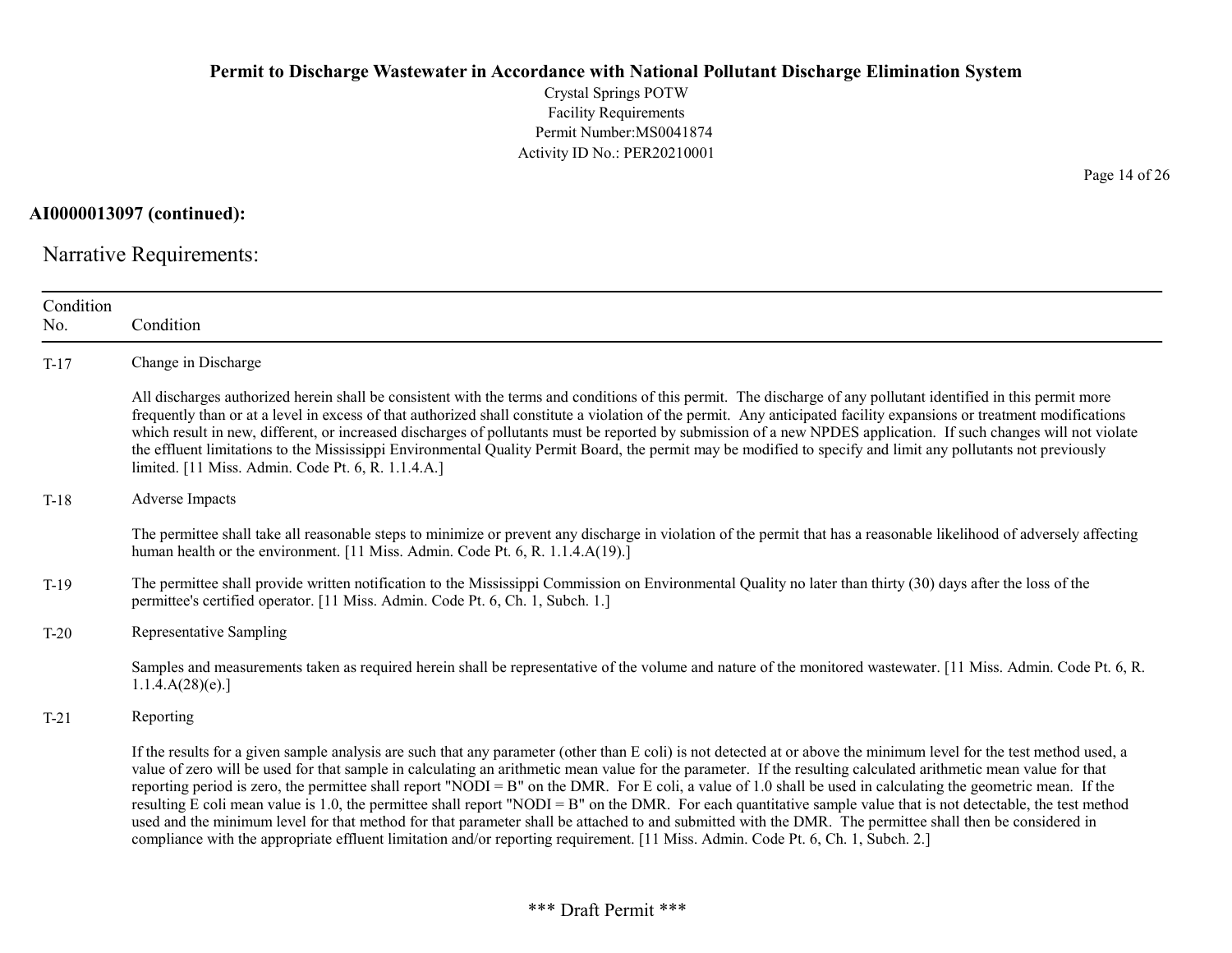Crystal Springs POTW Facility Requirements Permit Number:MS0041874 Activity ID No.: PER20210001

AI0000013097 (continued):

Narrative Requirements:

| Condition<br>No. | Condition                                                                                                                                                                                                                                                                                                                                                                                                                                                                                                                                                                                |
|------------------|------------------------------------------------------------------------------------------------------------------------------------------------------------------------------------------------------------------------------------------------------------------------------------------------------------------------------------------------------------------------------------------------------------------------------------------------------------------------------------------------------------------------------------------------------------------------------------------|
| $T-22$           | Reporting                                                                                                                                                                                                                                                                                                                                                                                                                                                                                                                                                                                |
|                  | If the permittee monitors any pollutant as prescribed in the permit more frequently than required by the permit using test procedures approved under 40 CFR Part<br>136 or, in the case of sludge use or disposal, approved under 40 CFR Part 136 unless otherwise specified in 40 CFR Part 503, or as specified in the permit, the<br>results of this monitoring shall be included in the calculation and reporting of the data submitted in the DMR or sludge reporting form specified by the Permit<br>Board. [11 Miss. Admin. Code Pt. 6, R. 1.1.4.A(15)(c)(2).]                     |
| $T-23$           | Reporting                                                                                                                                                                                                                                                                                                                                                                                                                                                                                                                                                                                |
|                  | Calculations for all limitations which require averaging of measurements shall utilize an arithmetic mean unless otherwise specified by the Permit Board in the<br>permit. [11 Miss. Admin. Code Pt. 6, R. 1.1.4.A(15)(c)(3).]                                                                                                                                                                                                                                                                                                                                                           |
| $T-24$           | <b>Test Procedures</b>                                                                                                                                                                                                                                                                                                                                                                                                                                                                                                                                                                   |
|                  | Test procedures for the analysis of pollutants shall include those set forth in 40 CFR 136 or alternative procedures approved and/or promulgated by EPA. [11 Miss.]<br>Admin. Code Pt. 6, R. 1.1.4.A(30).]                                                                                                                                                                                                                                                                                                                                                                               |
| $T-25$           | Records Retention                                                                                                                                                                                                                                                                                                                                                                                                                                                                                                                                                                        |
|                  | All records and results of monitoring activities required by this permit, including calibration and maintenance records, shall be retained by the permittee for a<br>minimum of three (3) years, unless otherwise required or extended by the Permit Board, copies of which shall be furnished to the Department upon request. [11]<br>Miss. Admin. Code Pt. 6, R. 1.1.4.A(29)(a).]                                                                                                                                                                                                      |
| $T-26$           | <b>Falsifying Reports</b>                                                                                                                                                                                                                                                                                                                                                                                                                                                                                                                                                                |
|                  | Any permittee who falsifies, tampers with, or knowingly renders inaccurate any monitoring device or method required by the Permit Board to be maintained as a<br>condition in a permit, or who alters or falsifies the results obtained by such devices or methods and/or any written report required by or in response to a permit<br>condition, shall be deemed to have violated a permit condition and shall be subject to the penalties provided for a violation of a permit condition pursuant to Section<br>49-17-43 of the Code. [11 Miss. Admin. Code Pt. 6, R. 1.1.4.A(29)(d).] |

Page 15 of 26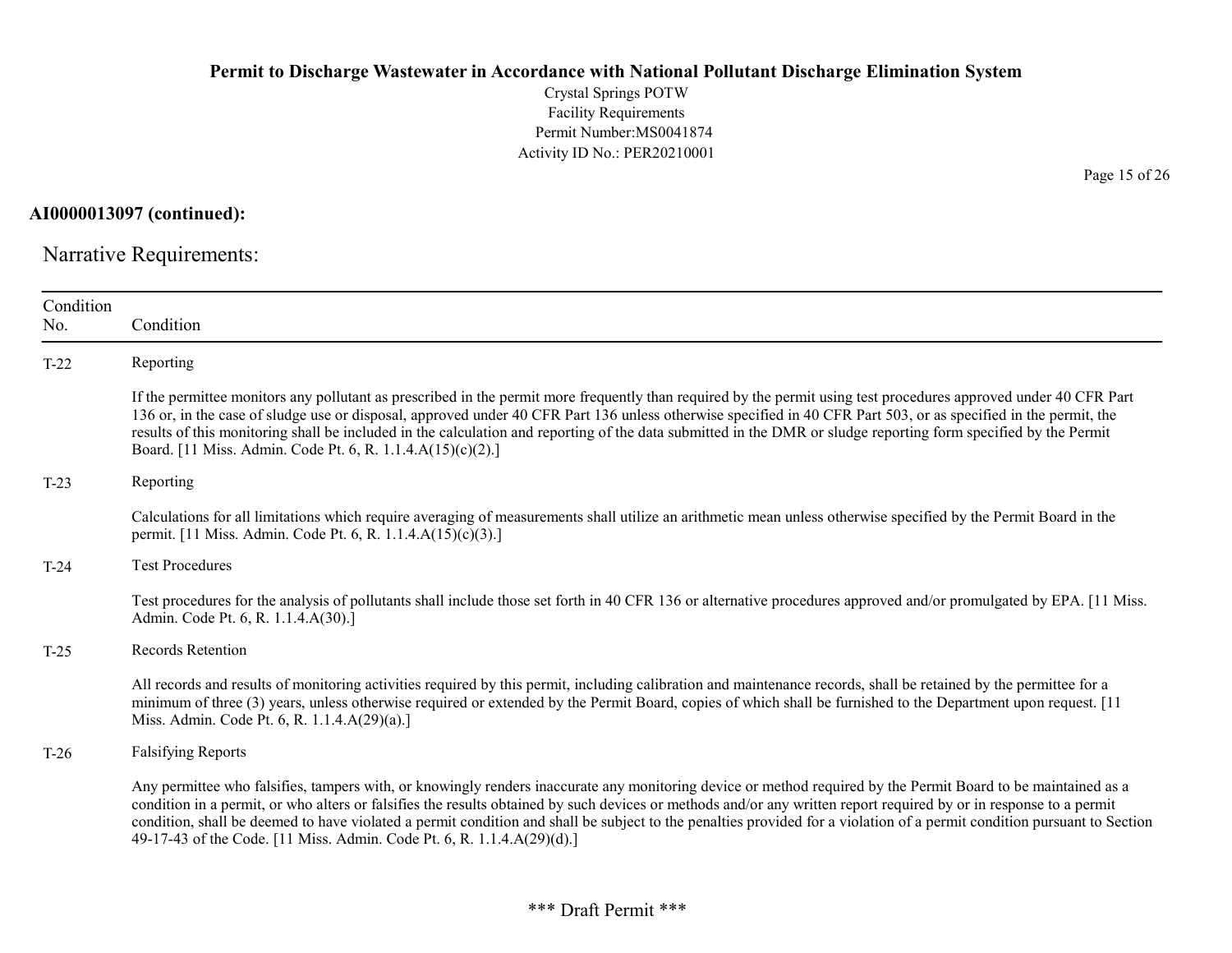Crystal Springs POTW Facility Requirements Permit Number:MS0041874 Activity ID No.: PER20210001

AI0000013097 (continued):

Narrative Requirements:

| Condition<br>No. | Condition                                                                                                                                                                                                                                                                                                                                                                                                                                                                                                                                                                                                                                                                                                                                                                                                                                                                                                                |
|------------------|--------------------------------------------------------------------------------------------------------------------------------------------------------------------------------------------------------------------------------------------------------------------------------------------------------------------------------------------------------------------------------------------------------------------------------------------------------------------------------------------------------------------------------------------------------------------------------------------------------------------------------------------------------------------------------------------------------------------------------------------------------------------------------------------------------------------------------------------------------------------------------------------------------------------------|
| $T-27$           | Duty to Comply                                                                                                                                                                                                                                                                                                                                                                                                                                                                                                                                                                                                                                                                                                                                                                                                                                                                                                           |
|                  | The permittee must comply with all conditions of this permit. Any permit noncompliance constitutes a violation of the Clean Water Act and is grounds for<br>enforcement action; for permit termination, revocation and reissuance, or modification; or denial of a permit renewal application. [11 Miss. Admin. Code Pt. 6, R.<br>1.1.4.A(2).                                                                                                                                                                                                                                                                                                                                                                                                                                                                                                                                                                            |
| $T-28$           | Proper Operation, Maintenance and Replacement                                                                                                                                                                                                                                                                                                                                                                                                                                                                                                                                                                                                                                                                                                                                                                                                                                                                            |
|                  | The permittee shall at all times properly operate, maintain, and when necessary, promptly replace all facilities and systems of collection, treatment and control (and<br>related appurtenances) which are installed or used by the permittee to achieve compliance with the conditions of this permit. Proper operation and maintenance<br>includes adequate laboratory controls and appropriate quality assurance procedures. Proper replacement includes maintaining an adequate inventory of replacement<br>equipment and parts for prompt replacement when necessary to maintain continuous collection and treatment of wastewater. This provision requires the operation<br>of back-up or auxiliary facilities or similar systems that are installed by a permittee only when the operation is necessary to achieve compliance with the conditions<br>of the permit. [11 Miss. Admin. Code Pt. 6, R. 1.1.4.A(18).] |
| $T-29$           | Duty to Mitigate                                                                                                                                                                                                                                                                                                                                                                                                                                                                                                                                                                                                                                                                                                                                                                                                                                                                                                         |
|                  | The permittee shall take all reasonable steps to minimize or prevent any discharge or sludge use or disposal in violation of the permit that has a reasonable<br>likelihood of adversely affecting human health or the environment. [11 Miss. Admin. Code Pt. 6, R. 1.1.4.A(19).)]                                                                                                                                                                                                                                                                                                                                                                                                                                                                                                                                                                                                                                       |
| $T-30$           | Bypassing                                                                                                                                                                                                                                                                                                                                                                                                                                                                                                                                                                                                                                                                                                                                                                                                                                                                                                                |
|                  | The permittee shall comply with the terms and conditions regarding bypass found in 40 CFR 122.41(m). [40 CFR 122.41(m)]                                                                                                                                                                                                                                                                                                                                                                                                                                                                                                                                                                                                                                                                                                                                                                                                  |
| $T-31$           | <b>Bypassing - Definitions</b>                                                                                                                                                                                                                                                                                                                                                                                                                                                                                                                                                                                                                                                                                                                                                                                                                                                                                           |
|                  | "Bypass" means the intentional diversion of waste streams from any portion of a treatment facility.                                                                                                                                                                                                                                                                                                                                                                                                                                                                                                                                                                                                                                                                                                                                                                                                                      |
|                  | "Severe property damage" means substantial physical damage to property, damage to the treatment facilities which causes them to become inoperable, or substantial<br>and permanent loss of natural resources which can reasonably be expected to occur in the absence of a bypass. Severe property damage does not mean economic<br>loss caused by delays in production. $[40 \text{ CFR } 122.41 \text{ (m)}]$                                                                                                                                                                                                                                                                                                                                                                                                                                                                                                          |

Page 16 of 26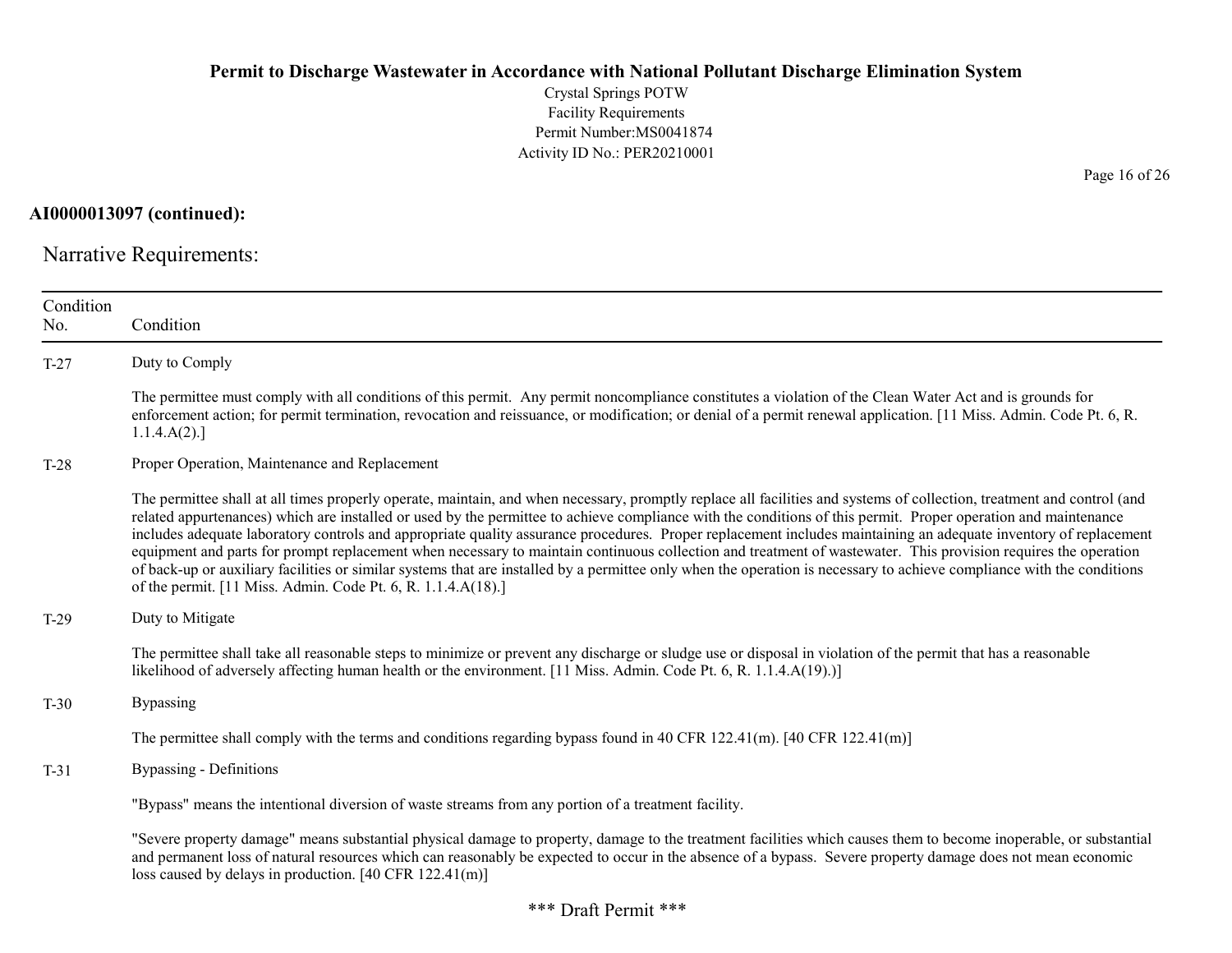Crystal Springs POTW Facility Requirements Permit Number:MS0041874 Activity ID No.: PER20210001

AI0000013097 (continued):

Narrative Requirements:

| Condition<br>No. | Condition                                                                                                                                                                                                                                                                                                                                                                                                                                                                                                                                                                                                                                                                                                                                                                                                                                                                                                                                                                                                                                                              |
|------------------|------------------------------------------------------------------------------------------------------------------------------------------------------------------------------------------------------------------------------------------------------------------------------------------------------------------------------------------------------------------------------------------------------------------------------------------------------------------------------------------------------------------------------------------------------------------------------------------------------------------------------------------------------------------------------------------------------------------------------------------------------------------------------------------------------------------------------------------------------------------------------------------------------------------------------------------------------------------------------------------------------------------------------------------------------------------------|
| $T-32$           | Bypassing - Bypass not exceeding limitations                                                                                                                                                                                                                                                                                                                                                                                                                                                                                                                                                                                                                                                                                                                                                                                                                                                                                                                                                                                                                           |
|                  | The permittee may allow any bypass to occur which does not cause effluent limitations to be exceeded, but only if it also is for essential maintenance to assure<br>efficient operation. These bypasses are not subject to the notice and prohibition provisions of the bypass requirements in this permit. $[40 \text{ CFR } 122.41 \text{m}]$                                                                                                                                                                                                                                                                                                                                                                                                                                                                                                                                                                                                                                                                                                                        |
| $T-33$           | Bypassing-Prohibition of Bypass                                                                                                                                                                                                                                                                                                                                                                                                                                                                                                                                                                                                                                                                                                                                                                                                                                                                                                                                                                                                                                        |
|                  | (1) Bypass is prohibited, and the Commission may take enforcement action against a permittee unless:<br>(i) Bypass was unavoidable to prevent loss of life, personal injury, or sever property damage.<br>(ii) There was no feasible alternatives to the bypass, such as the use of auxiliary treatment facilities, retention of untreated wastes, or maintenance during normal<br>periods of equipment downtime. This condition is not satisfied if adequate back-up equipment should have been installed in the exercise of reasonable engineering<br>judgement to prevent a bypass which occurred during normal periods of equipment downtime or preventative maintenance; and<br>(iii) The permittee submitted notices as required under the Twenty-Four Hour reporting requirements set forth in this permit.<br>(2) The Commission may approve an anticipated bypass, after considering its adverse affects, if the Commission determines that it will meet the three conditions<br>listed above in paragraph $(1)$ of this permit condition. [40 CFR 122.41(m)] |
| $T-34$           | Upsets                                                                                                                                                                                                                                                                                                                                                                                                                                                                                                                                                                                                                                                                                                                                                                                                                                                                                                                                                                                                                                                                 |
|                  | The permittee shall meet the conditions of 40 CFR 122.41(n) regarding "Upsets" and as in the upset requirements of this permit. [11 Miss. Admin. Code Pt. 6, R.<br>1.1.4.A(27).                                                                                                                                                                                                                                                                                                                                                                                                                                                                                                                                                                                                                                                                                                                                                                                                                                                                                        |
| $T-35$           | <b>Upsets-Definition</b>                                                                                                                                                                                                                                                                                                                                                                                                                                                                                                                                                                                                                                                                                                                                                                                                                                                                                                                                                                                                                                               |
|                  | "Upset" means an exceptional incident in which there is unintentional and temporary noncompliance with technology based permit effluent limitations because of<br>factors beyond the reasonable control of the permittee. An upset does not include noncompliance to the extent caused by operational error, improperly designed<br>treatment facilities, inadequate treatment facilities, lack of preventive maintenance, or careless or improper operation. [11 Miss. Admin. Code Pt. 6, R. 1.1.4.A(27).]                                                                                                                                                                                                                                                                                                                                                                                                                                                                                                                                                            |

Page 17 of 26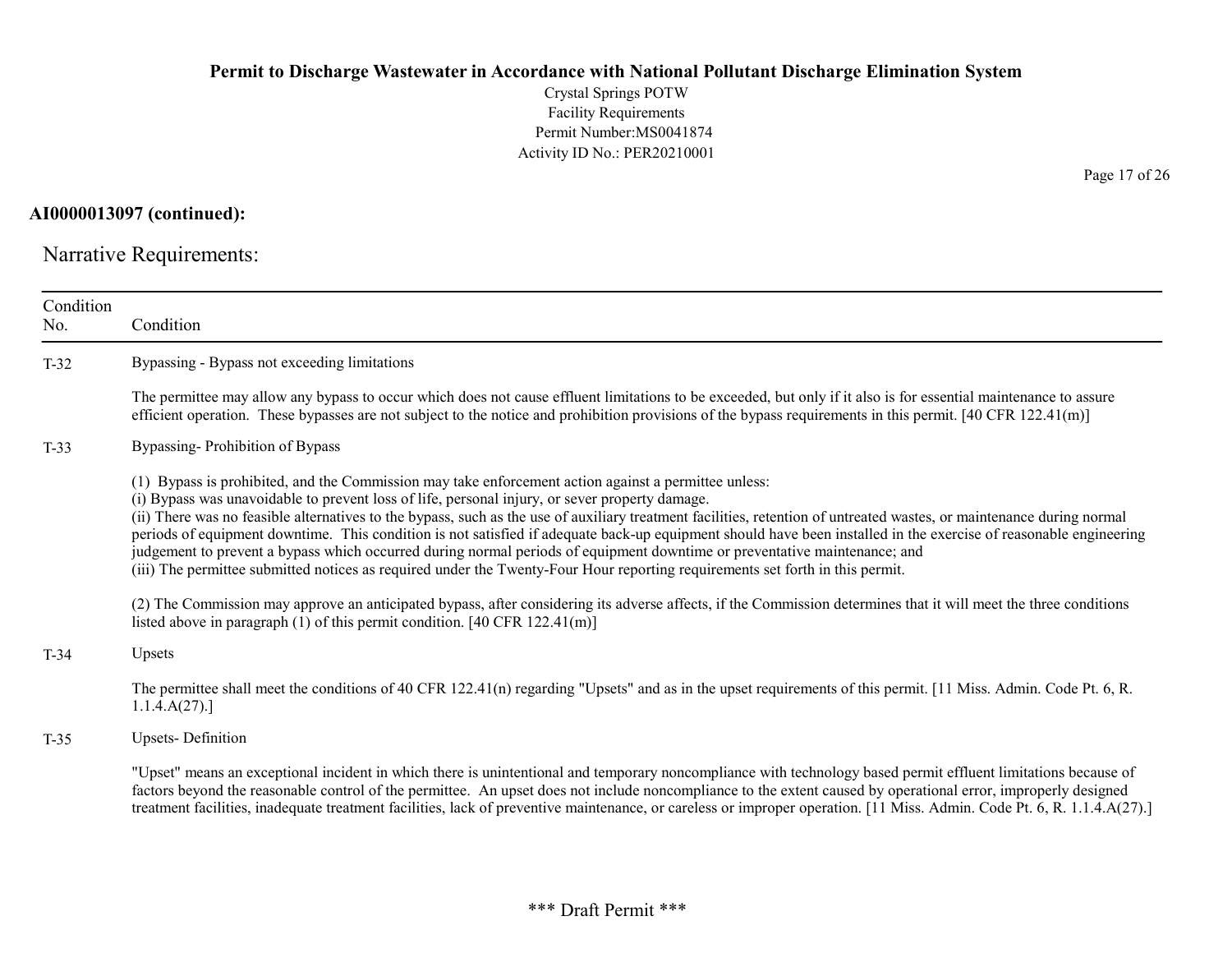Crystal Springs POTW Facility Requirements Permit Number:MS0041874 Activity ID No.: PER20210001

AI0000013097 (continued):

Narrative Requirements:

| Condition<br>No. | Condition                                                                                                                                                                                                                                                                                                                                                                                                                                                                                                               |
|------------------|-------------------------------------------------------------------------------------------------------------------------------------------------------------------------------------------------------------------------------------------------------------------------------------------------------------------------------------------------------------------------------------------------------------------------------------------------------------------------------------------------------------------------|
| $T-36$           | Upsets - Effect of an Upset                                                                                                                                                                                                                                                                                                                                                                                                                                                                                             |
|                  | An upset constitutes an affirmative defense to an action brought for noncompliance with such technology based permit effluent limitations if the "conditions<br>necessary for demonstration of upset" requirements of this permit are met. Any determination made during administrative review of claims that noncompliance was<br>caused by upset, and before an action for noncompliance, shall not constitute final administrative action subject to judicial review. [11 Miss. Admin. Code Pt. 6,<br>R.1.1.4.A(27). |
| $T-37$           | Upsets - Conditions necessary for demonstration of upset                                                                                                                                                                                                                                                                                                                                                                                                                                                                |
|                  | A permittee who wishes to establish the affirmative defense of upset shall demonstrate, through properly signed contemporaneous operating logs, or other relevant<br>evidence that:                                                                                                                                                                                                                                                                                                                                     |
|                  | $(1)$ An upset occurred and that the permittee can identify the cause(s) of the upset;<br>(2) The permitted facility was at the time being properly operated;<br>(3) The permittee submitted notice of the upset as required in 40 CFR $122.41(L)(6)(ii)(B)(24$ -hour notice of noncompliance); and<br>(4) The permittee complied with any remedial measures required under 40 CFR 122.41(d) (Duty to Mitigate). [11 Miss. Admin. Code Pt. 6, R.1.1.4.A(27).]                                                           |
| $T-38$           | Upsets - Burden of proof                                                                                                                                                                                                                                                                                                                                                                                                                                                                                                |
|                  | In any enforcement proceeding the permittee seeking to establish the occurrence of an upset has the burden of proof. [11 Miss. Admin. Code Pt. 6, R. 1.1.4.A(27).]                                                                                                                                                                                                                                                                                                                                                      |
| $T-39$           | <b>Removed Substances</b>                                                                                                                                                                                                                                                                                                                                                                                                                                                                                               |
|                  | Solids, sludges, filter backwash, or other residuals removed in the course of treatment or control of wastewater shall be disposed of in a manner such as to prevent<br>such materials from entering State waters and in a manner consistent with the Mississippi Solid Waste Disposal Act, the Federal Resource Conservation and<br>Recovery Act, and the Mississippi Water Pollution Control Act. [11 Miss. Admin. Code Pt. 6, R. 1.1.4.A(21).]                                                                       |

Page 18 of 26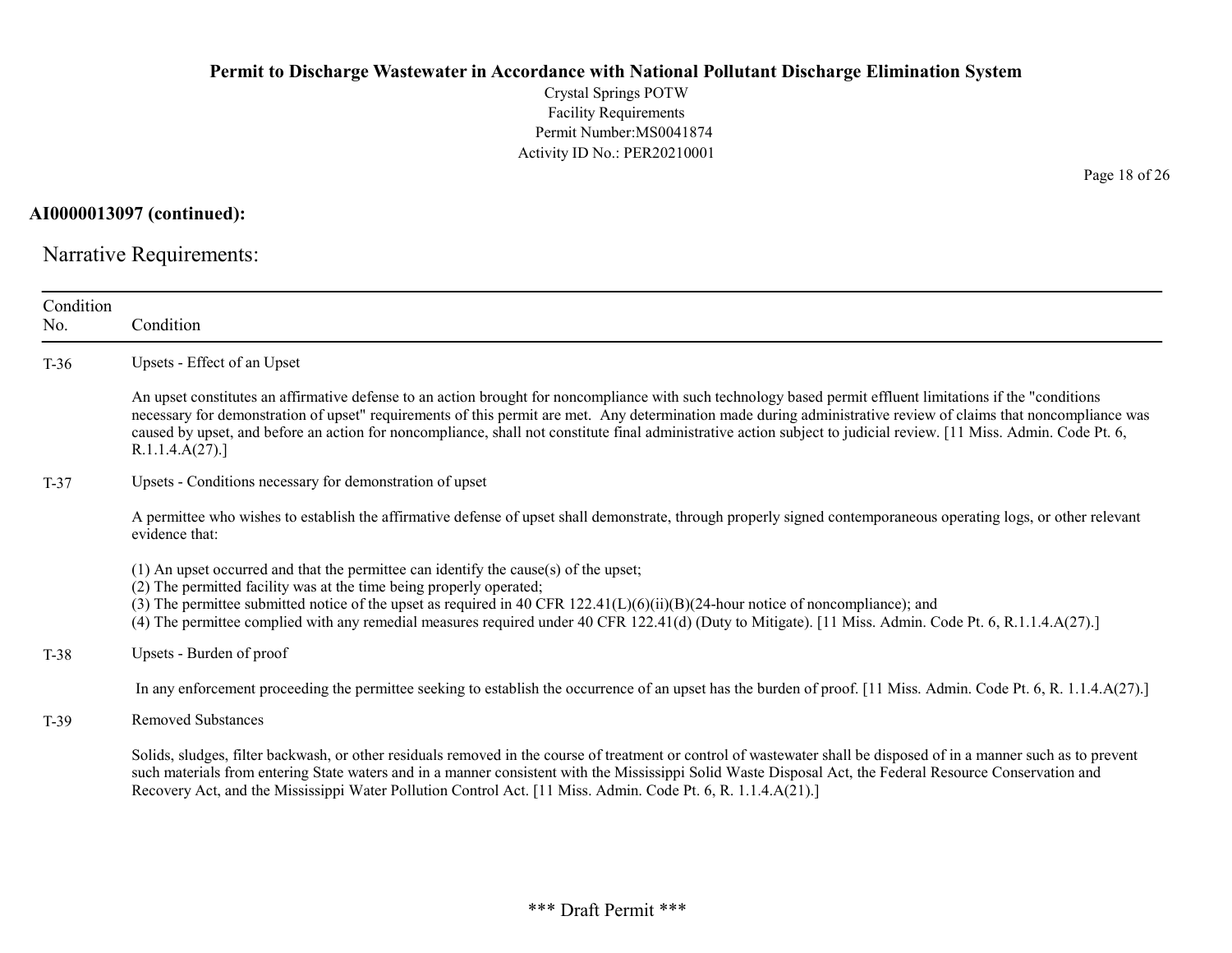Crystal Springs POTW Facility Requirements Permit Number:MS0041874 Activity ID No.: PER20210001

AI0000013097 (continued):

Narrative Requirements:

| Condition<br>No. | Condition                                                                                                                                                                                                                                                                                                                                                                                                                                                                                                                                                                                                                                  |
|------------------|--------------------------------------------------------------------------------------------------------------------------------------------------------------------------------------------------------------------------------------------------------------------------------------------------------------------------------------------------------------------------------------------------------------------------------------------------------------------------------------------------------------------------------------------------------------------------------------------------------------------------------------------|
| $T-40$           | Power Failures                                                                                                                                                                                                                                                                                                                                                                                                                                                                                                                                                                                                                             |
|                  | If electric power is required, in order to maintain compliance with the conditions and prohibitions of the permit, the permittee shall either:                                                                                                                                                                                                                                                                                                                                                                                                                                                                                             |
|                  | (1) Provide an alternative power source to operate the wastewater control facilities; or, if such alternative power source is not in existence, and no date for its<br>implementation appears in the permit,<br>(2) Halt, reduce, or otherwise control production and/or all wastewater flows upon reduction, loss, or failure of the primary source of power to the wastewater<br>control facilities. [11 Miss. Admin. Code Pt. 6, R. 1.1.4.A(22).)]                                                                                                                                                                                      |
| $T-41$           | <b>Inspection and Entry</b>                                                                                                                                                                                                                                                                                                                                                                                                                                                                                                                                                                                                                |
|                  | The permittee shall allow any authorized Commission representative to enter the permittee's premises at any reasonable time, to have access to and copy any<br>applicable records, to inspect process facilities, treatment works, monitoring methods or equipment or to take samples, as authorized by Section 49-17-21 of the<br>Code. In the event of investigation during an emergency response action, a reasonable time shall be any time of the day or night. Follow-up investigations<br>subsequent to the conclusion of the emergency event shall be conducted at reasonable times. [11 Miss. Admin. Code Pt. 6, R. 1.1.4.A(17).] |
| $T-42$           | Transfer of Ownership or Control                                                                                                                                                                                                                                                                                                                                                                                                                                                                                                                                                                                                           |
|                  | This permit is not transferable to any person without proper modification of this permit following procedures found in [11 Miss. Admin. Code Pt. 6, R. 1.1.5.C.]                                                                                                                                                                                                                                                                                                                                                                                                                                                                           |
| $T-43$           | <b>Signatory Requirements</b>                                                                                                                                                                                                                                                                                                                                                                                                                                                                                                                                                                                                              |
|                  | All applications, reports, or information submitted to the Permit Board shall be signed and certified. [11 Miss. Admin. Code Pt. 6, R. 1.1.2.C.]                                                                                                                                                                                                                                                                                                                                                                                                                                                                                           |

Page 19 of 26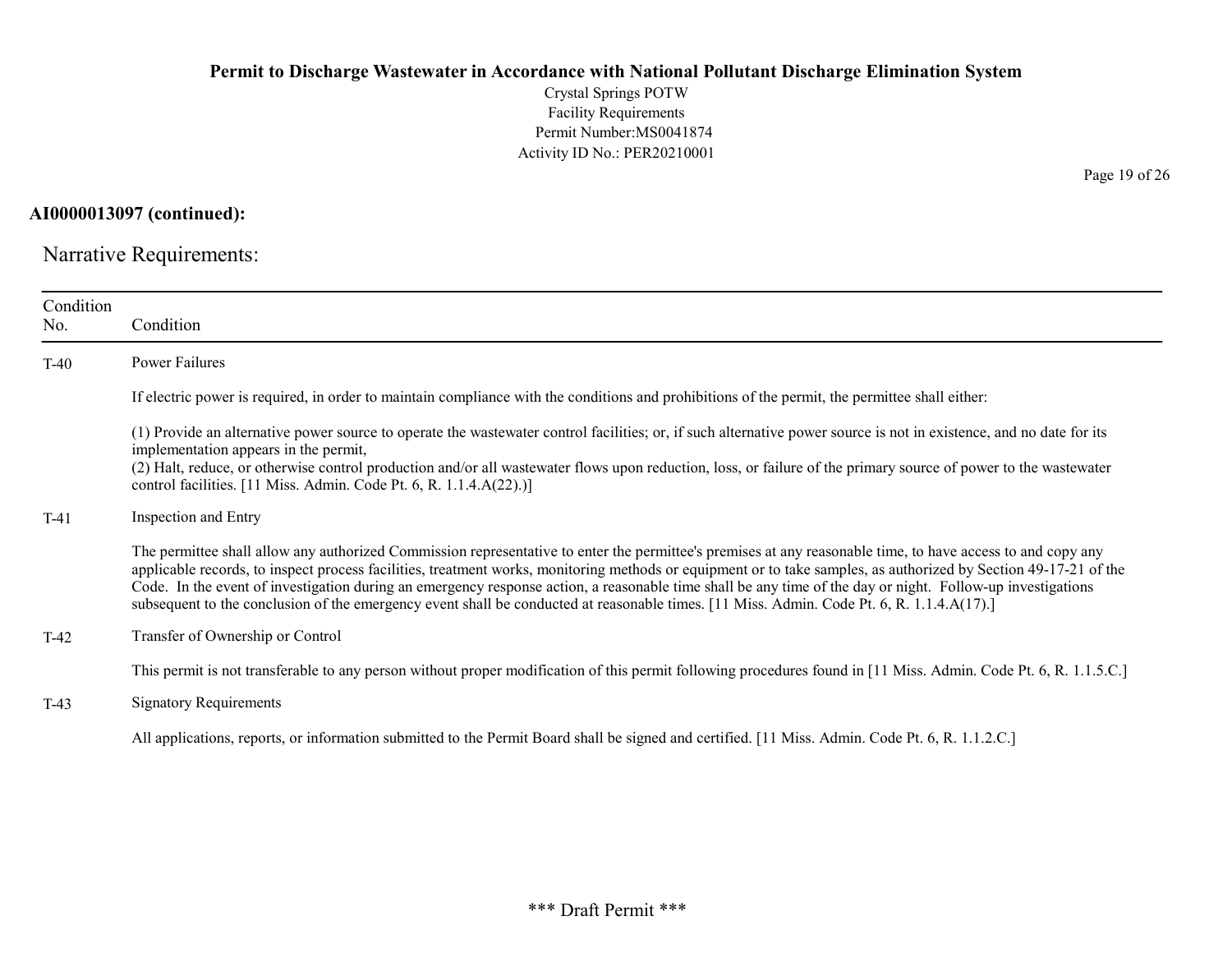Crystal Springs POTW Facility Requirements Permit Number:MS0041874 Activity ID No.: PER20210001

AI0000013097 (continued):

Narrative Requirements:

| Condition<br>No. | Condition                                                                                                                                                                                                                                                                                                                                                                                                                                                                                                                                                                                                                                                                                                                                                                                                                                                                                                                                                                                                                                                                                                                                      |
|------------------|------------------------------------------------------------------------------------------------------------------------------------------------------------------------------------------------------------------------------------------------------------------------------------------------------------------------------------------------------------------------------------------------------------------------------------------------------------------------------------------------------------------------------------------------------------------------------------------------------------------------------------------------------------------------------------------------------------------------------------------------------------------------------------------------------------------------------------------------------------------------------------------------------------------------------------------------------------------------------------------------------------------------------------------------------------------------------------------------------------------------------------------------|
| $T-44$           | <b>Signatory Requirements - Application Signatures</b>                                                                                                                                                                                                                                                                                                                                                                                                                                                                                                                                                                                                                                                                                                                                                                                                                                                                                                                                                                                                                                                                                         |
|                  | All permit applications shall be signed as follows:                                                                                                                                                                                                                                                                                                                                                                                                                                                                                                                                                                                                                                                                                                                                                                                                                                                                                                                                                                                                                                                                                            |
|                  | (1) For a corporation: by a responsible corporate officer. For the purpose of this Section, a responsible corporate officer means: (i) a president, secretary, treasurer<br>or vice president of the corporation in charge of a principal business function, or any other person who performs similar policy - or decision-making function for the<br>corporation, or (ii) the manager of one or more manufacturing, production, or operating facilities provided, the manager is authorized to make management<br>decisions which govern the operation of the regulated facility including having the explicit or implicit duty of making major capital investment recommendations,<br>and initiating and directing other comprehensive measures to assure long term environmental compliance with environmental laws and regulations; the manager can<br>ensure that the necessary systems are established or actions taken to gather complete and accurate information for permit application requirements; and where<br>authority to sign documents has been assigned or delegated to the manager in accordance with corporate procedures. |
|                  | (2) For a partnership or sole proprietorship: by a general partner or the proprietor, respectively; or                                                                                                                                                                                                                                                                                                                                                                                                                                                                                                                                                                                                                                                                                                                                                                                                                                                                                                                                                                                                                                         |
|                  | (3) For a municipality, State, Federal, or other public agency: by either a principal executive officer or ranking elected official. [11 Miss. Admin. Code Pt. 6, R.<br>1.1.2.C.]                                                                                                                                                                                                                                                                                                                                                                                                                                                                                                                                                                                                                                                                                                                                                                                                                                                                                                                                                              |
| $T-45$           | Signatory Requirements - Reports and Other Information                                                                                                                                                                                                                                                                                                                                                                                                                                                                                                                                                                                                                                                                                                                                                                                                                                                                                                                                                                                                                                                                                         |
|                  | All reports required by the permit and other information requested by the Permit Board shall be signed by a person described by the application signature<br>requirements in this permit or by a duly authorized representative of that person. A person is a duly authorized representative only if:                                                                                                                                                                                                                                                                                                                                                                                                                                                                                                                                                                                                                                                                                                                                                                                                                                          |
|                  | (1) The authorization is made in writing by a person described by the application signature requirements;<br>(2) The authorization specifies either an individual or a position having responsibility for the overall operation of the regulated facility or activity, such as the<br>position of plant manager, operator of a well or a well field, superintendent, position having overall responsibility for environmental matters for the company. (A<br>duly authorized representative may thus be either a named individual or any individual occupying a named position.); and<br>(3) The written authorization is submitted to the Permit Board. [11 Miss. Admin. Code Pt. 6, R. 1.1.2.C.]                                                                                                                                                                                                                                                                                                                                                                                                                                             |

Page 20 of 26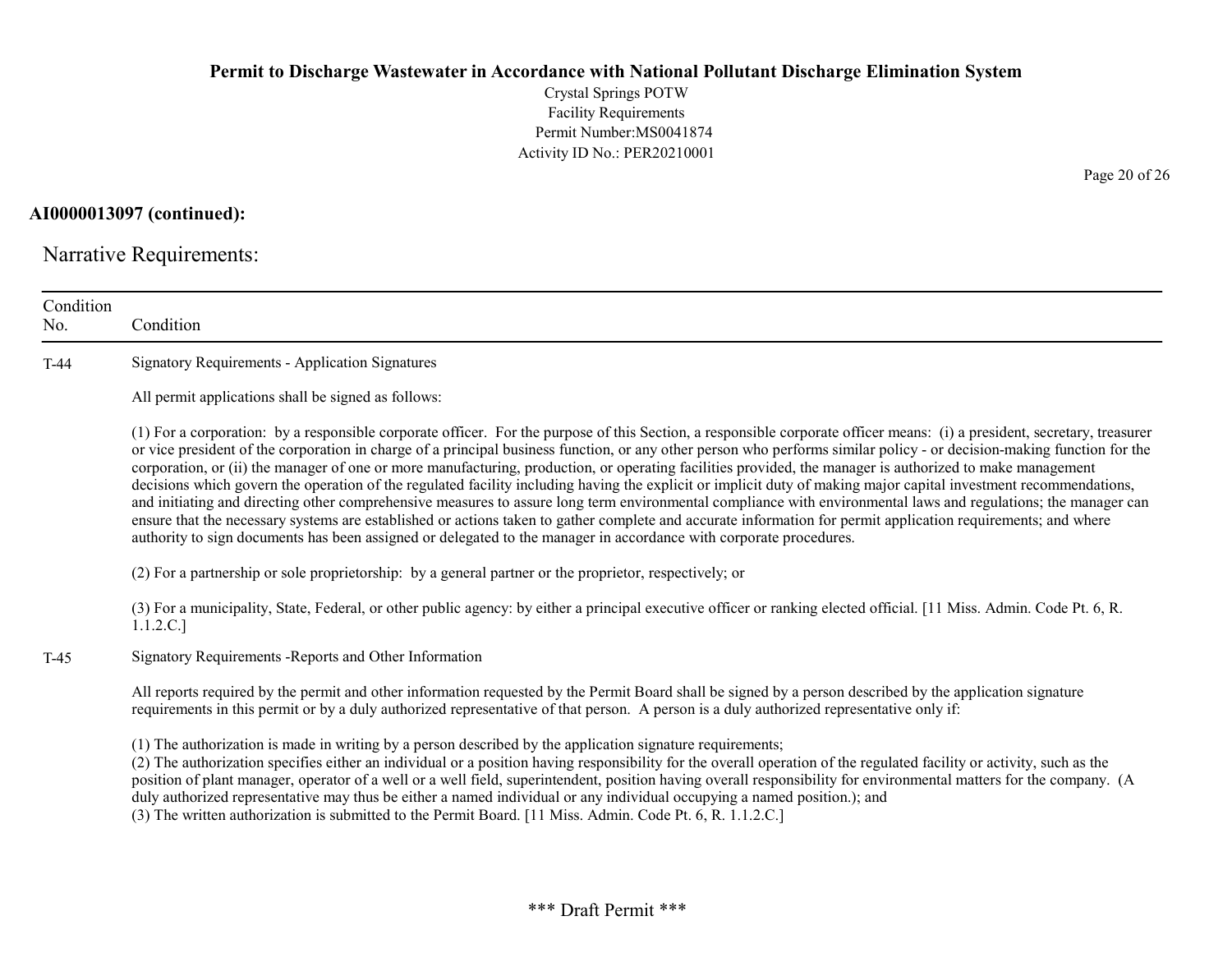Crystal Springs POTW Facility Requirements Permit Number:MS0041874 Activity ID No.: PER20210001

AI0000013097 (continued):

Narrative Requirements:

| Condition<br>No. | Condition                                                                                                                                                                                                                                                                                                                                                                                                                                                                                                                                                                                                                                                                                                                |
|------------------|--------------------------------------------------------------------------------------------------------------------------------------------------------------------------------------------------------------------------------------------------------------------------------------------------------------------------------------------------------------------------------------------------------------------------------------------------------------------------------------------------------------------------------------------------------------------------------------------------------------------------------------------------------------------------------------------------------------------------|
| $T-46$           | Signatory Requirements - Changes to Authorization                                                                                                                                                                                                                                                                                                                                                                                                                                                                                                                                                                                                                                                                        |
|                  | If an authorization under the signatory requirements of this permit is no longer accurate because a different individual or position has responsibility for the overall<br>operation of the facility, a new authorization satisfying the signatory requirements of this permit must be submitted to the Permit Board prior to or together with any<br>reports, information, or applications. [11 Miss. Admin. Code Pt. 6, R. 1.1.2.C.]                                                                                                                                                                                                                                                                                   |
| $T-47$           | <b>Signatory Requirements - Certification</b>                                                                                                                                                                                                                                                                                                                                                                                                                                                                                                                                                                                                                                                                            |
|                  | Any person signing a document under the signatory requirements stated in this permit shall make the following certification:                                                                                                                                                                                                                                                                                                                                                                                                                                                                                                                                                                                             |
|                  | "I certify under penalty of law that this document and all attachments were prepared under the direction or supervision in accordance with a system designed to<br>assure that qualified personnel properly gather and evaluate the information submitted. Based on my inquiry of the person or persons who manage the system, or<br>those persons directly responsible for gathering the information, the information submitted is, to the best of my knowledge and belief, true, accurate, and complete.<br>I am aware that there are significant penalties for submitting false information, including the possibility of fine and imprisonment for knowing violations." [11 Miss.<br>Admin. Code Pt. 6, R. 1.1.2.C.] |
| $T-48$           | Availability of Records<br>Except for information deemed to be confidential under the Mississippi Code Ann. 49-17-39 and 40 CFR 123.41, file information relating to this permit shall be<br>made available for public inspection and copying during normal business hours at the office of the Department of Environmental Quality in Jackson, Mississippi.<br>Written request must be provided in accordance with policies developed by the Commission and must state, specifically, records proposed for review, date proposed<br>for review and copying requirements. [11 Miss. Admin. Code Pt. 6, R. 1.1.3.E.]                                                                                                      |
| $T-49$           | Duty to Provide Information                                                                                                                                                                                                                                                                                                                                                                                                                                                                                                                                                                                                                                                                                              |
|                  | The permittee shall furnish to the Permit Board within a reasonable time any relevant information which the Permit Board may request to determine whether cause<br>exists for modifying, revoking and reissuing, or terminating the permit, or to determine compliance with the permit. The permittee shall also furnish to the Permit<br>Board upon request, copies of records required to be kept by the permit. [11 Miss. Admin. Code Pt. 6, R. 1.1.4.A(16).]                                                                                                                                                                                                                                                         |

Page 21 of 26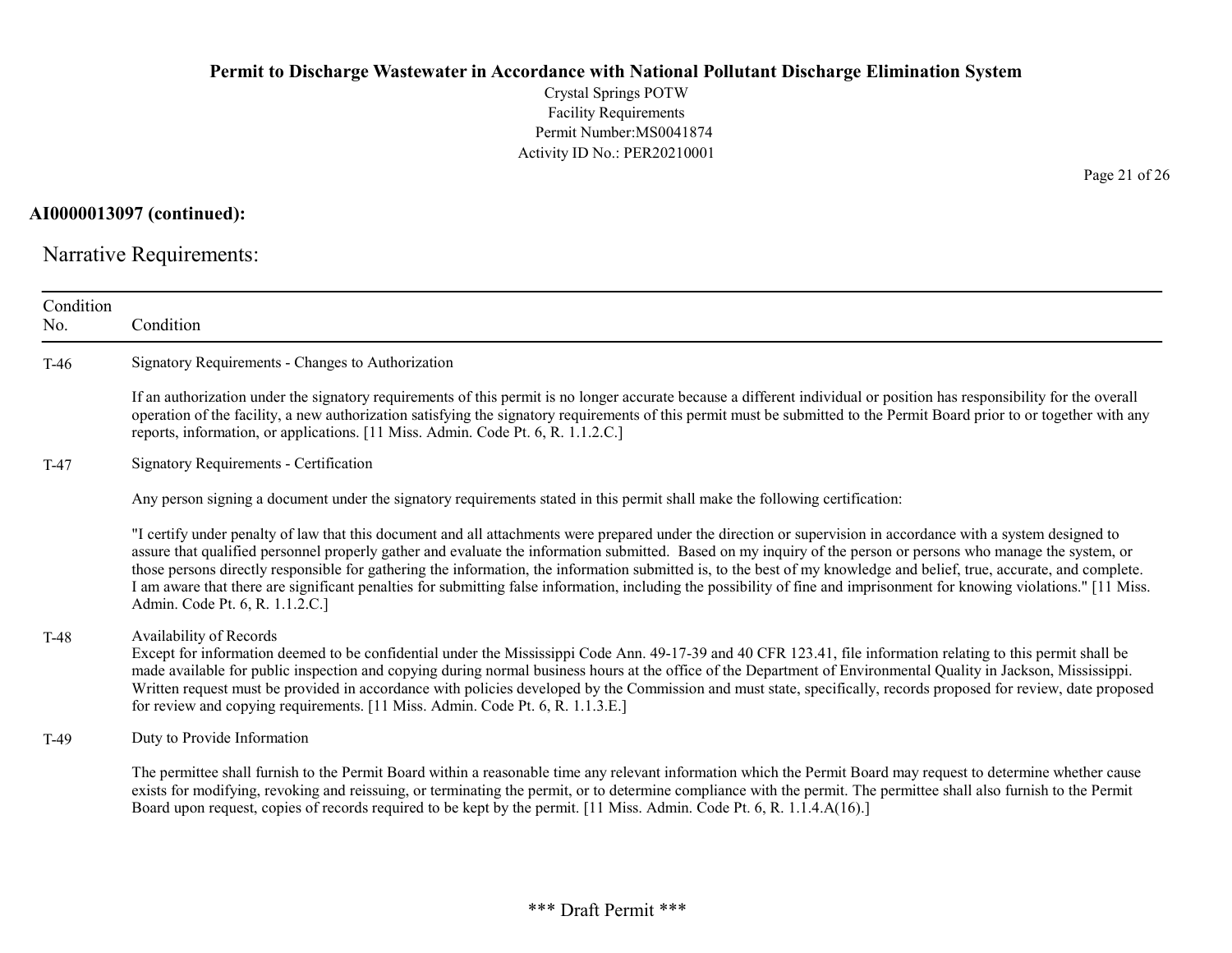Crystal Springs POTW Facility Requirements Permit Number:MS0041874 Activity ID No.: PER20210001

AI0000013097 (continued):

Narrative Requirements:

| Condition<br>No. | Condition                                                                                                                                                                                                                                                                                                                                                                                                                                                                                                                                                                                                                                                                            |
|------------------|--------------------------------------------------------------------------------------------------------------------------------------------------------------------------------------------------------------------------------------------------------------------------------------------------------------------------------------------------------------------------------------------------------------------------------------------------------------------------------------------------------------------------------------------------------------------------------------------------------------------------------------------------------------------------------------|
| $T-50$           | <b>Toxic Pollutants</b>                                                                                                                                                                                                                                                                                                                                                                                                                                                                                                                                                                                                                                                              |
|                  | The permittee shall comply with any toxic effluent standard or prohibition (including any schedule of compliance specified in such effluent standard or prohibition)<br>established under Section 307(a) of the Federal Water Pollution Control Act. [11 Miss. Admin. Code Pt. 6, R. 1.1.4.A(26).]                                                                                                                                                                                                                                                                                                                                                                                   |
| $T-51$           | Toxic Pollutants Notification Requirements                                                                                                                                                                                                                                                                                                                                                                                                                                                                                                                                                                                                                                           |
|                  | The permittee shall comply with the applicable provisions of 40 CFR 122.42. [11 Miss. Admin. Code Pt. 6, R. 1.1.4.A(26).]                                                                                                                                                                                                                                                                                                                                                                                                                                                                                                                                                            |
| $T-52$           | Civil and Criminal Liability                                                                                                                                                                                                                                                                                                                                                                                                                                                                                                                                                                                                                                                         |
|                  | (1) Any person who violates a term, condition or schedule of compliance contained within this permit or the Mississippi Water Pollution Control Law is subject to<br>the actions defined by law.<br>(2) Except as provided in permit conditions on "Bypassing" and "Upsets", nothing in this permit shall be construed to relieve the permittee from civil or criminal<br>penalties for noncompliance.<br>(3) It shall not be the defense of the permittee in an enforcement action that it would have been necessary to halt or reduce the permitted activity in order to maintain<br>compliance with the conditions of this permit. [11 Miss. Admin. Code Pt. 6, R. 1.1.4.A(24).)] |
| $T-53$           | Oil and Hazardous Substance Liability                                                                                                                                                                                                                                                                                                                                                                                                                                                                                                                                                                                                                                                |
|                  | Nothing in this permit shall be construed to preclude the institution of any legal action or relieve the permittee from any responsibilities, liabilities, or penalties to<br>which the permittee is or may be subject to under Section 311 of the Federal Water Pollution Control Act and applicable provisions under Mississippi Law<br>pertaining to transportation, storage, treatment, or spillage of oil or hazardous substances. [11 Miss. Admin. Code Pt. 6, R. 1.1.4.A(23).]                                                                                                                                                                                                |
| $T-54$           | Property Rights                                                                                                                                                                                                                                                                                                                                                                                                                                                                                                                                                                                                                                                                      |
|                  | The issuance of this permit does not convey any property rights in either real or personal property, or any exclusive privileges, nor does it authorize any injury to<br>private property or any invasion of personal rights, nor any infringement of Federal, State, or local laws or regulations. [11 Miss. Admin. Code Pt. 6, R. 1.1.5.<br>$E.$ ]                                                                                                                                                                                                                                                                                                                                 |

Page 22 of 26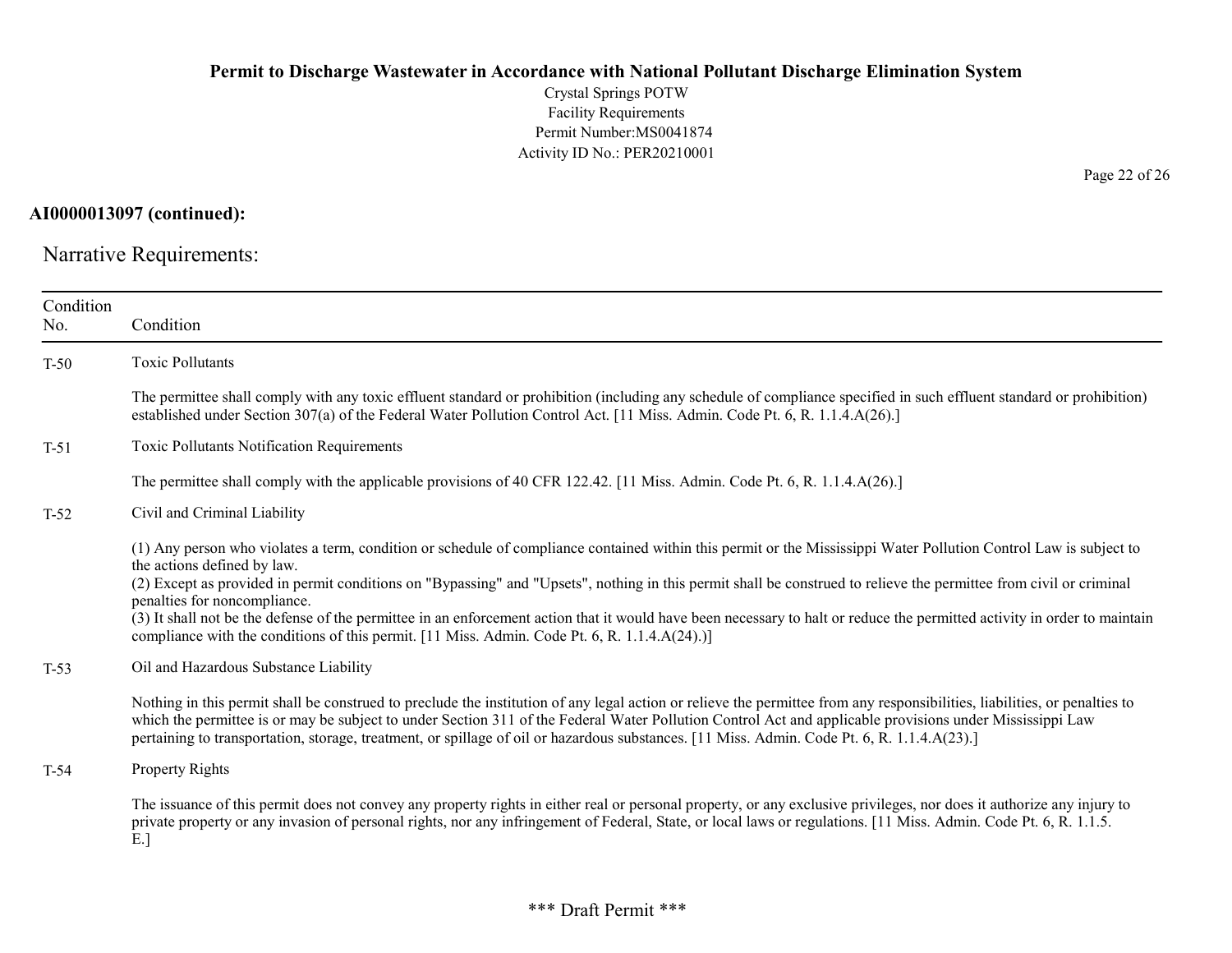Crystal Springs POTW Facility Requirements Permit Number:MS0041874 Activity ID No.: PER20210001

AI0000013097 (continued):

Narrative Requirements:

| Condition<br>No. | Condition                                                                                                                                                                                                                                                                                                                                                                                                                                                                                                                                                                                                                                                                                                                                                                                                                                                                                                                                                            |
|------------------|----------------------------------------------------------------------------------------------------------------------------------------------------------------------------------------------------------------------------------------------------------------------------------------------------------------------------------------------------------------------------------------------------------------------------------------------------------------------------------------------------------------------------------------------------------------------------------------------------------------------------------------------------------------------------------------------------------------------------------------------------------------------------------------------------------------------------------------------------------------------------------------------------------------------------------------------------------------------|
| $T-55$           | Severability                                                                                                                                                                                                                                                                                                                                                                                                                                                                                                                                                                                                                                                                                                                                                                                                                                                                                                                                                         |
|                  | The provisions of this permit are severable. If any provision of this permit, or the application of any provision of this permit to any circumstances, is challenged or<br>held invalid, the validity of the remaining permit provisions and/or portions thereof or their application to other persons or sets of circumstances, shall not be<br>affected thereby. [11 Miss. Admin. Code Pt. 6, R. 1.1.4.A(25).]                                                                                                                                                                                                                                                                                                                                                                                                                                                                                                                                                     |
| $T-56$           | Protection of Confidential Information                                                                                                                                                                                                                                                                                                                                                                                                                                                                                                                                                                                                                                                                                                                                                                                                                                                                                                                               |
|                  | (1) Pursuant to Miss. Code Ann. '49-17-39 and 40 CFR 123.41, the Permit Board shall make available to the public all information contained on any form and all<br>public comments on such information. Effluent data and information concerning air or water quality shall also be made available to the public. Information that is<br>determined by the Commission to be trade secrets shall not be disclosed to the public without prior consent of the source of such information. When a claim of<br>confidentiality is made by a person in accordance with the provisions of Miss. Code Ann. '49-17-39, a recommendation on the questions of confidentiality shall be<br>made by the Commission and forwarded to the Regional Administrator (or his/her designee) of EPA for his concurrence in such determination of confidentiality. [11]<br>Miss. Admin. Code Pt. 6, R. 1.1.3.F.]                                                                           |
| $T-57$           | Protection of Confidential Information-continued                                                                                                                                                                                                                                                                                                                                                                                                                                                                                                                                                                                                                                                                                                                                                                                                                                                                                                                     |
|                  | (2) A copy of a State, UIC, or NPDES permit application, public notice, fact sheet, draft permit and other forms relating thereto, including written public comment<br>and other reports, files and information relating to the application not classified as confidential information by the Commission pursuant to part (1) of this<br>requirement, shall be available for public inspection and copying during normal business hours at the office of the Department in Jackson, Mississippi. [11 Miss.<br>Admin. Code Pt. 6, R. 1.1.3.F.]                                                                                                                                                                                                                                                                                                                                                                                                                        |
| $T-58$           | Protection of Confidential Information-continued                                                                                                                                                                                                                                                                                                                                                                                                                                                                                                                                                                                                                                                                                                                                                                                                                                                                                                                     |
|                  | (3) Upon determination by the Commission that information submitted by a permit applicant is entitled to protection against disclosure as trade secrets, the<br>information shall be so labeled and otherwise handled as confidential. Copies of the information and a notice of the Commission's action shall be forwarded to the<br>Regional Administrator (or his/her designee). In making its determination of entitlement to protection as a trade secret, the Commission shall follow the procedure<br>set forth in Miss. Code Ann. '49-17-39. In the event the Commission denies the claim of confidentiality, the applicant shall have, upon notification thereof, the right<br>to appeal the Commission's determination in the same manner provided for other orders of the Commission. No disclosure, except to EPA, shall be allowed until<br>any appeal from the determination of the Commission is completed. [11 Miss. Admin. Code Pt. 6, R. 1.1.3.F.] |

#### Page 23 of 26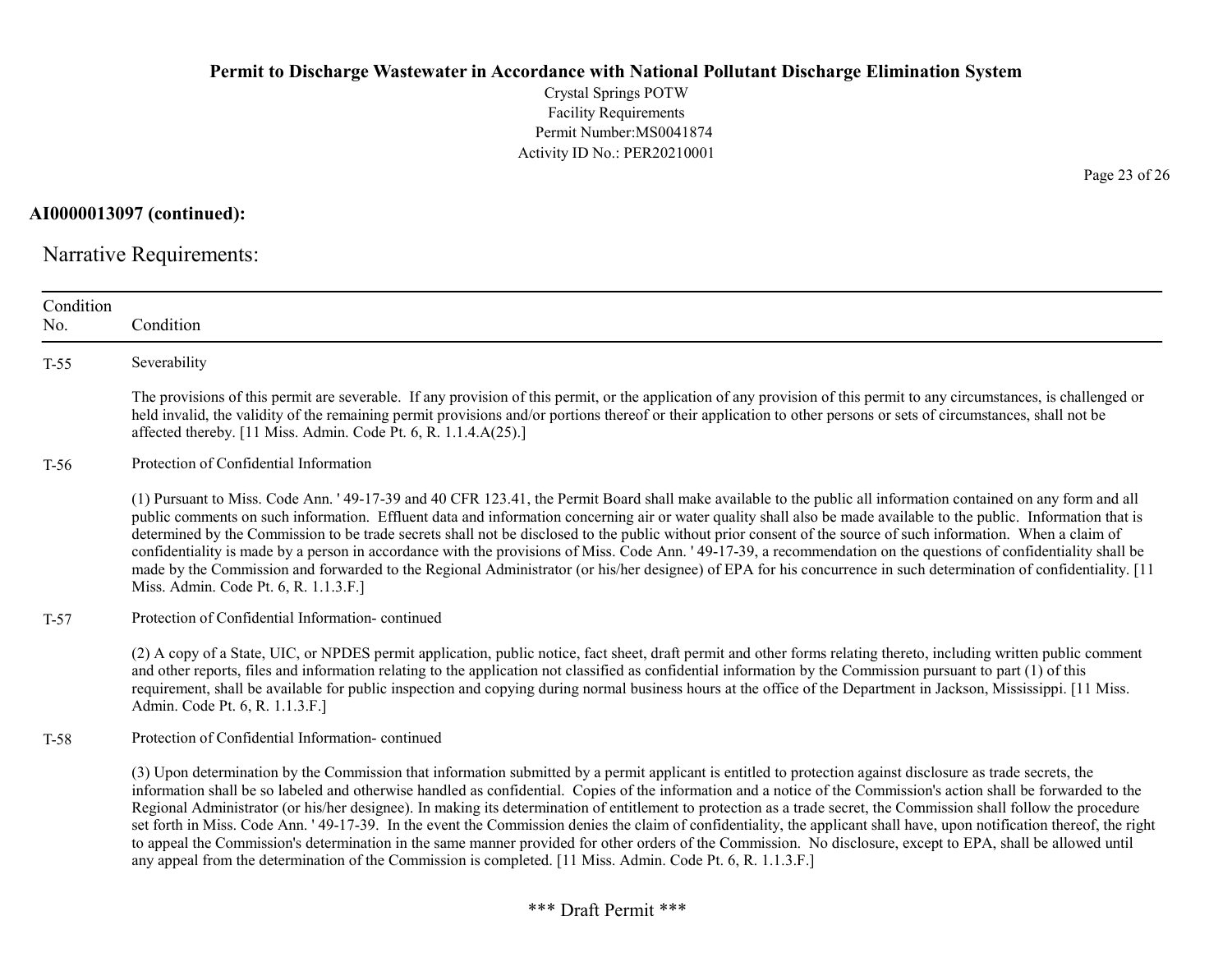Crystal Springs POTW Facility Requirements Permit Number:MS0041874 Activity ID No.: PER20210001

AI0000013097 (continued):

Narrative Requirements:

| Condition<br>No. | Condition                                                                                                                                                                                                                                                                                                                                                                                                                                                                                                                                                                                                                                                                                                                                                                                                                                                                                                                                          |
|------------------|----------------------------------------------------------------------------------------------------------------------------------------------------------------------------------------------------------------------------------------------------------------------------------------------------------------------------------------------------------------------------------------------------------------------------------------------------------------------------------------------------------------------------------------------------------------------------------------------------------------------------------------------------------------------------------------------------------------------------------------------------------------------------------------------------------------------------------------------------------------------------------------------------------------------------------------------------|
| $T-59$           | Spill Prevention and Best Management Plans                                                                                                                                                                                                                                                                                                                                                                                                                                                                                                                                                                                                                                                                                                                                                                                                                                                                                                         |
|                  | Any permittee which has above ground bulk storage capacity, of more than 1320 gallons or any single container with a capacity greater than 660 gallons, of<br>materials and/or liquids (including but not limited to, all raw, finished and/or waste material) with chronic or acute potential for pollution impact on waters of the<br>State and not subject to Mississippi Hazardous Waste Management Regulations or 40 CFR 112 (Oil Pollution Prevention) regulations shall provide secondary<br>containment as found in 40 CFR 112 or equivalent protective measures such as trenches or waterways which would conduct any tank releases to a permitted<br>treatment system or sufficient equalization or treatment capacity needed to prevent chronic/acute pollution impact. [11 Miss. Admin. Code Pt. 6, R. 1.1.4.A(12)(a).]                                                                                                                |
| $T-60$           | Reopener Clause                                                                                                                                                                                                                                                                                                                                                                                                                                                                                                                                                                                                                                                                                                                                                                                                                                                                                                                                    |
|                  | This permit shall be modified, or alternately, revoked and reissued, to comply with any applicable effluent standard, limitation or storm water regulation issued or<br>approved under Section $301(b)(2)(C)$ , and (D), $304(b)(2)$ , $307(a)(2)$ and $402(p)$ of the Federal Water Pollution Control Act if the effluent standard, limitation or<br>regulation so issued or approved:                                                                                                                                                                                                                                                                                                                                                                                                                                                                                                                                                            |
|                  | 1. Contains different conditions or is otherwise more stringent than any effluent limitation in the permit; or<br>2. Controls any pollutant not limited in the permit.<br>3. This permit shall be modified to reflect any additional or otherwise more stringent limitations and additional monitoring as determined to be necessary by the<br>results of a Completed TMDL. [11 Miss. Admin. Code Pt. 6, R. 1.1.4.F(1).]                                                                                                                                                                                                                                                                                                                                                                                                                                                                                                                           |
| $T-61$           | Closure Requirements                                                                                                                                                                                                                                                                                                                                                                                                                                                                                                                                                                                                                                                                                                                                                                                                                                                                                                                               |
|                  | Should the permittee decide to permanently close and abandon the premises upon which it operates, it shall provide a Closure Plan to the Permit Board no later than<br>90 days prior to doing so. This Closure Plan shall address how and when all manufactured products, by-products, raw materials, stored chemicals, and solid and<br>liquid waste and residues will be removed from the premises or permanently disposed of on site such that no potential environmental hazard to the waters of the<br>State will be presented. Closure plan(s) submitted to and approved by Mississippi Department of Environmental Quality for compliance with other environmental<br>regulations will satisfy the closure requirements for those items specifically addressed in the closure plan(s) as long as the closure does not present a potential for<br>environmental hazard to waters of the State. [11 Miss. Admin. Code Pt. 6, R. 1.1.4.A(11).] |

Page 24 of 26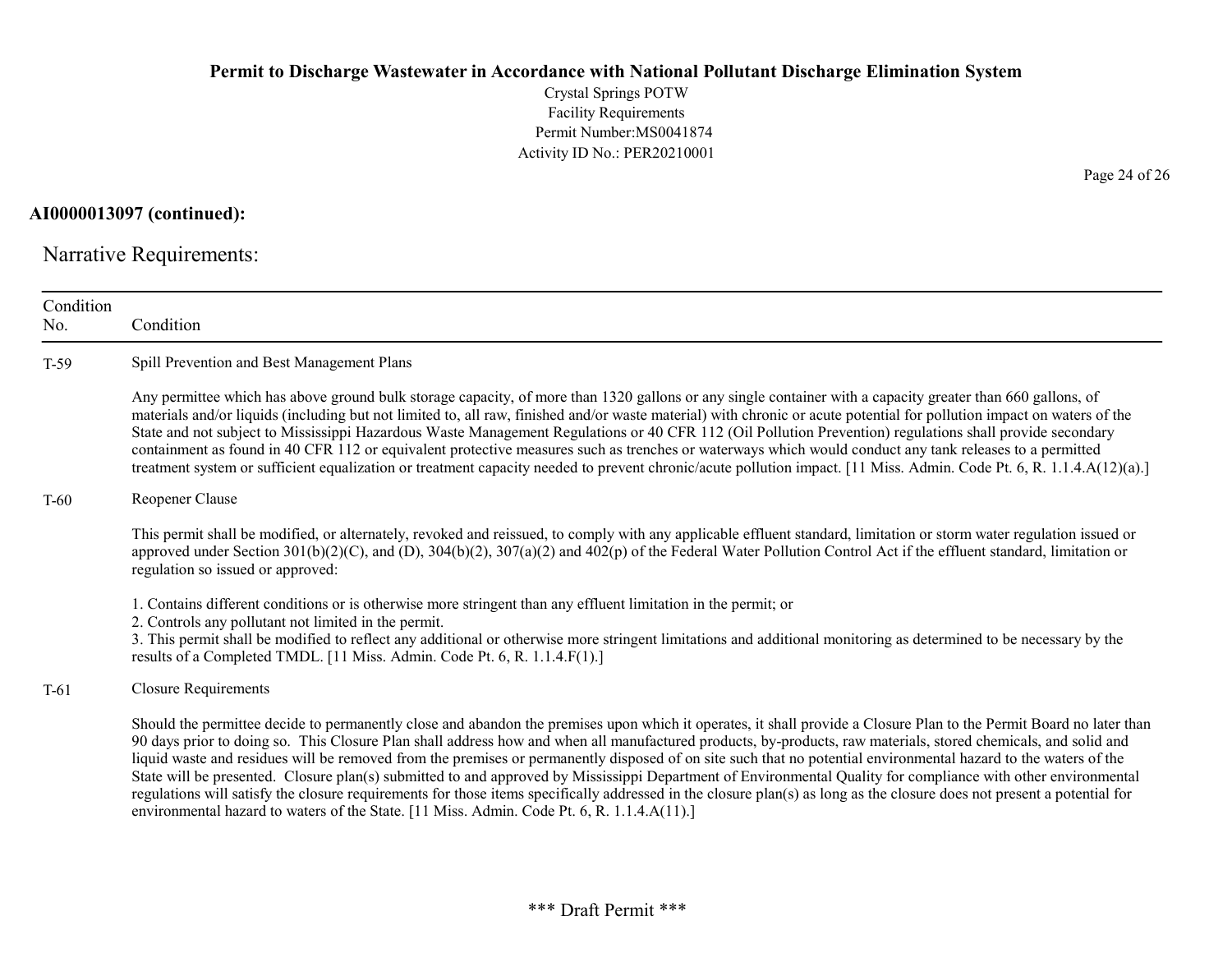Crystal Springs POTW Facility Requirements Permit Number:MS0041874 Activity ID No.: PER20210001

AI0000013097 (continued):

Narrative Requirements:

| Condition<br>No. | Condition.                                                                                                                                                                                                                                                                                                                                         |
|------------------|----------------------------------------------------------------------------------------------------------------------------------------------------------------------------------------------------------------------------------------------------------------------------------------------------------------------------------------------------|
| $T-62$           | Permit Actions                                                                                                                                                                                                                                                                                                                                     |
|                  | The permit may be modified, revoked and reissued, or terminated for cause. The filing of a request by the permittee for a permit modification, revocation and<br>reissuance, or termination, or a modification of planned changes or anticipated noncompliance, does not stay any permit condition. [11 Miss. Admin. Code Pt. 6, R.<br>1.1.5.C(5). |

Page 25 of 26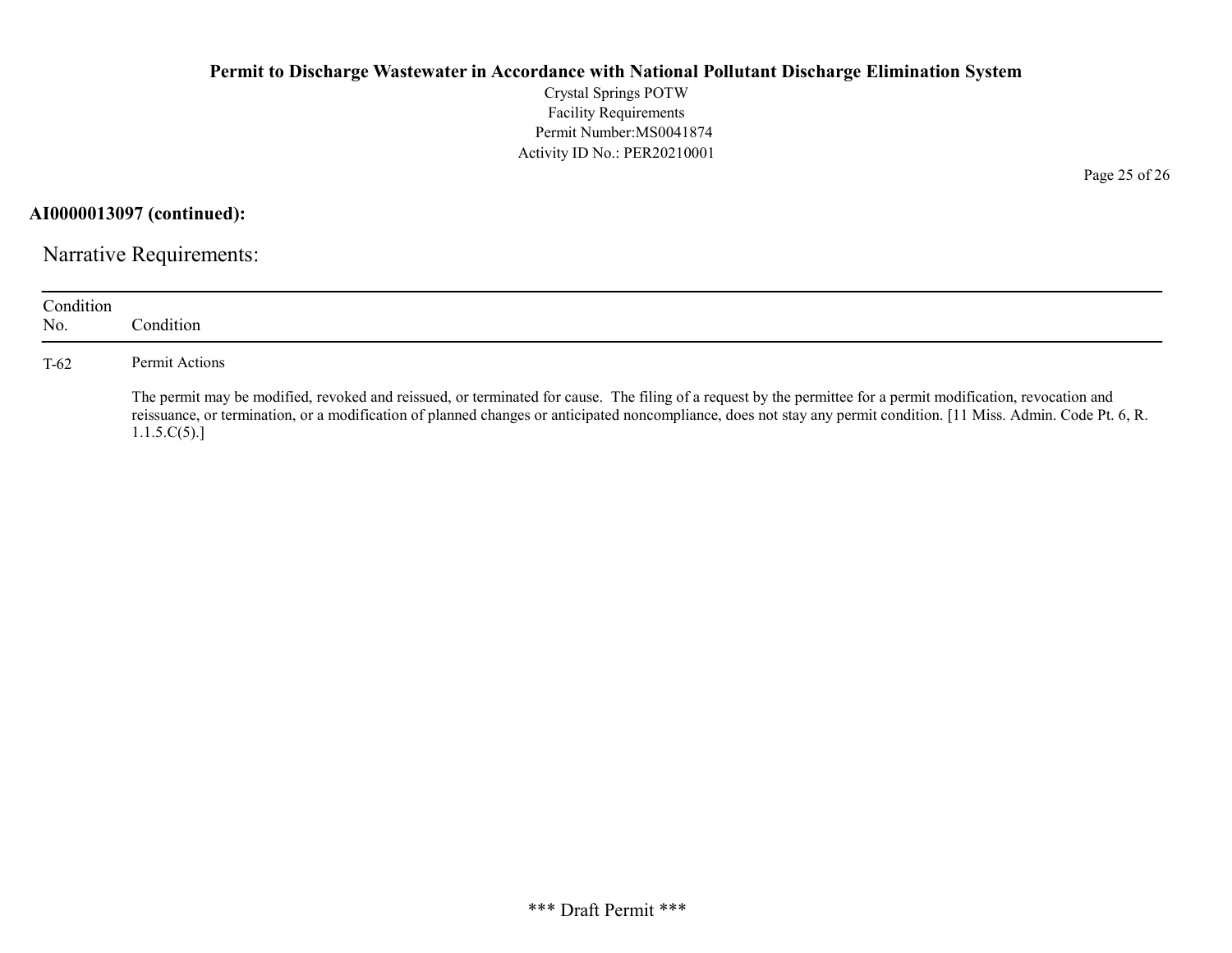Crystal Springs POTW Facility Requirements Permit Number:MS0041874 Activity ID No.: PER20210001

RPNT0000000001 (MS0041874-001) Outfall 001 (Domestic / Municipal Wastewater):

Submittal/Action Requirements:

| Condition<br>No. | Condition                                                                                                                                                                                                            |
|------------------|----------------------------------------------------------------------------------------------------------------------------------------------------------------------------------------------------------------------|
| $S-1$            | The Permittee shall submit analytical results on a quarterly Discharge Monitoring Report (DMR): Due quarterly, by the 28th of Jan, April, July, and Oct. [11 Miss.<br>Admin. Code Pt. 6, Ch. 1, Subch. 1. IV.4(15)c] |
| $S-2$            | The Permittee shall submit analytical results on an annual Discharge Monitoring Report (DMR) : Due annually by the 28th of January. [11 Miss. Admin. Code Pt. 6,<br>Ch. 1, Subch. 1. $1.1.4.A(15)c$ ]                |

Page 26 of 26